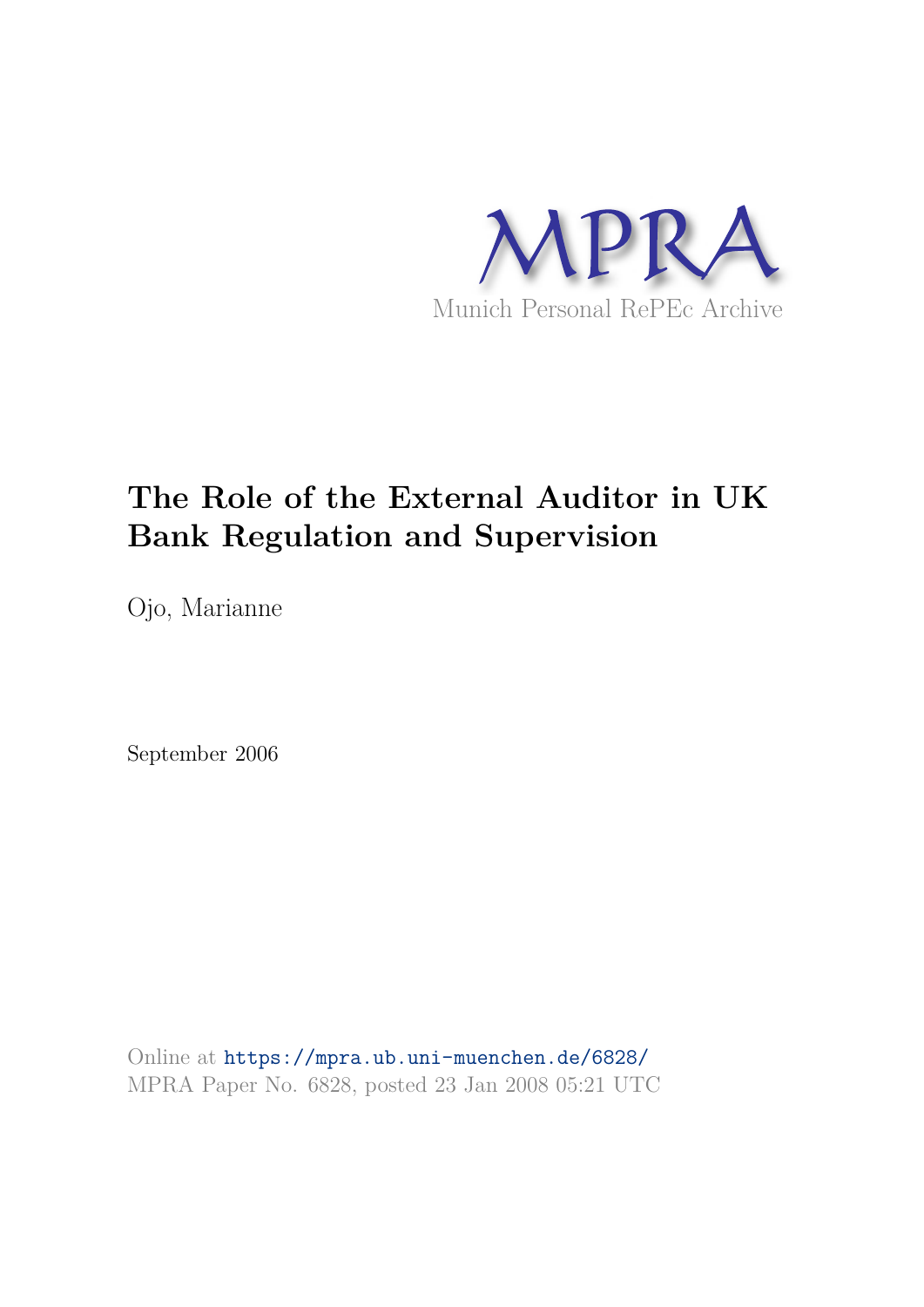The Role of the External Auditor in the Regulation and Supervision of the UK Banking System.

# Introduction

The need for indirect supervision<sup>[1](#page-1-0)</sup> of the banking system through the use of intermediaries such as external auditors has become popular over the years. About two decades ago, internal control systems would not have featured highly in an analysis of banks and their supervision.<sup>[2](#page-1-1)</sup> A general banker<sup>[3](#page-1-2)</sup> can no longer expect or hope to understand in depth all the activities which go on in a bank because change has occurred over the years that the necessary skills and experiences are held in individual specialist areas.<sup>[4](#page-1-3)</sup> The benefits of using the external auditor in the bank regulation and supervisory process include the ability of the external auditor to provide a wide range of resources and knowledge and acting as an intermediary for the regulator, thereby helping to protect the regulator's reputation and helping the regulator to avoid regulatory capture. The risks involved in using the external auditor include conflict of interests<sup>[5](#page-1-4)</sup>, loss of information during the transfer of information to the regulator and higher costs.<sup>[6](#page-1-5)</sup>

The process of obtaining vital information for the FSA is discussed under the context of the rights and duties of auditors to report to regulators. This will highlight the reporting procedures during the Bank of England's regime with a less extensive discussion of the FSA's regime. The FSA's enforcement process will extensively discuss how external auditors help not only in obtaining vital information for the FSA, but also other tasks such as risk analysis and sampling procedures which external auditors use as a means of evaluating information for the FSA.

An extension of the external auditor's role depends on the nature and environment of the national supervisor.<sup>[7](#page-1-6)</sup> For example, the assistance that might required of the external auditor will usually be minimal where the banking supervisor follows an active approach, with frequent and rigorous inspection.<sup>[8](#page-1-7)</sup> If, however, there has been a history of less direct supervision, which is mainly based on the analysis of reported information provided by bank's management, as opposed to inspection, or if supervisory resources are limited, the assistance that the external auditor can offer in providing assurance on the information obtained could be of immense benefit to the supervisor.<sup>[9](#page-1-8)</sup>

Many countries are however, are currently practising a supervisory approach which combines elements of inspection and analysis of reported information.<sup>[10](#page-1-9)</sup> Inspection is proving more and more demanding in terms of supervisory resources even as banking becomes more complex.[11](#page-1-10) As a result, many supervisory authorities that practice on-site inspection are being driven to place greater reliance on reported information, and look to the external auditor for assistance in those areas for which the auditor's skills are particularly suited. $12$ 

<span id="page-1-0"></span><sup>1</sup> Indirect supervision implies a system of supervision whereby the external auditor performs the task of collecting information and 'directly' supervising for the regulator. Where the external auditor merely reports on information collected by banking staff, he does not assume any supervisory responsibilities. See 'The Relationship between Banking Supervisors and Banks' External Auditors' Jan 2002 para 57 page 15 [<http://www.bis.org/publ/bcbs87.pdf>](http://www.bis.org/publ/bcbs87.pdf) (last visited 11th July 2007)

<span id="page-1-1"></span><sup>2</sup> B Quinn 'The Bank of England and the Development of Internal Control Systems' in R Kinsella (ed) *Internal Controls in Banking* (Oak Tree Press Dublin 1995) p 35

<span id="page-1-2"></span><sup>3</sup> These are usually top management of the bank such as bank directors

<span id="page-1-3"></span><sup>4</sup> ibid p 37

<span id="page-1-4"></span><sup>5</sup> The external auditor in this situation would not only owe obligations to the bank, its shareholders but also to the regulator and those investors whose interests are being safeguarded by the regulator.

<sup>6</sup> E Huepkes 'The External Auditor and the Bank Supervisor' p 12

<span id="page-1-6"></span><span id="page-1-5"></span><sup>7 &#</sup>x27;The Relationship between Banking Supervisors and Banks' External Auditors: Additional Requests for the External Auditor to Contribute to the Supervisory Process' January 2002 (page 12) para 64; also see [<http://www.bis.org/publ/bcbs87.pdf>](http://www.bis.org/publ/bcbs87.pdf)

<span id="page-1-7"></span><sup>8</sup> ibid

<span id="page-1-8"></span><sup>9</sup> ibid

<span id="page-1-9"></span><sup>10</sup> Ibid para 65

<span id="page-1-10"></span><sup>11</sup> ibid

<sup>12</sup> ibid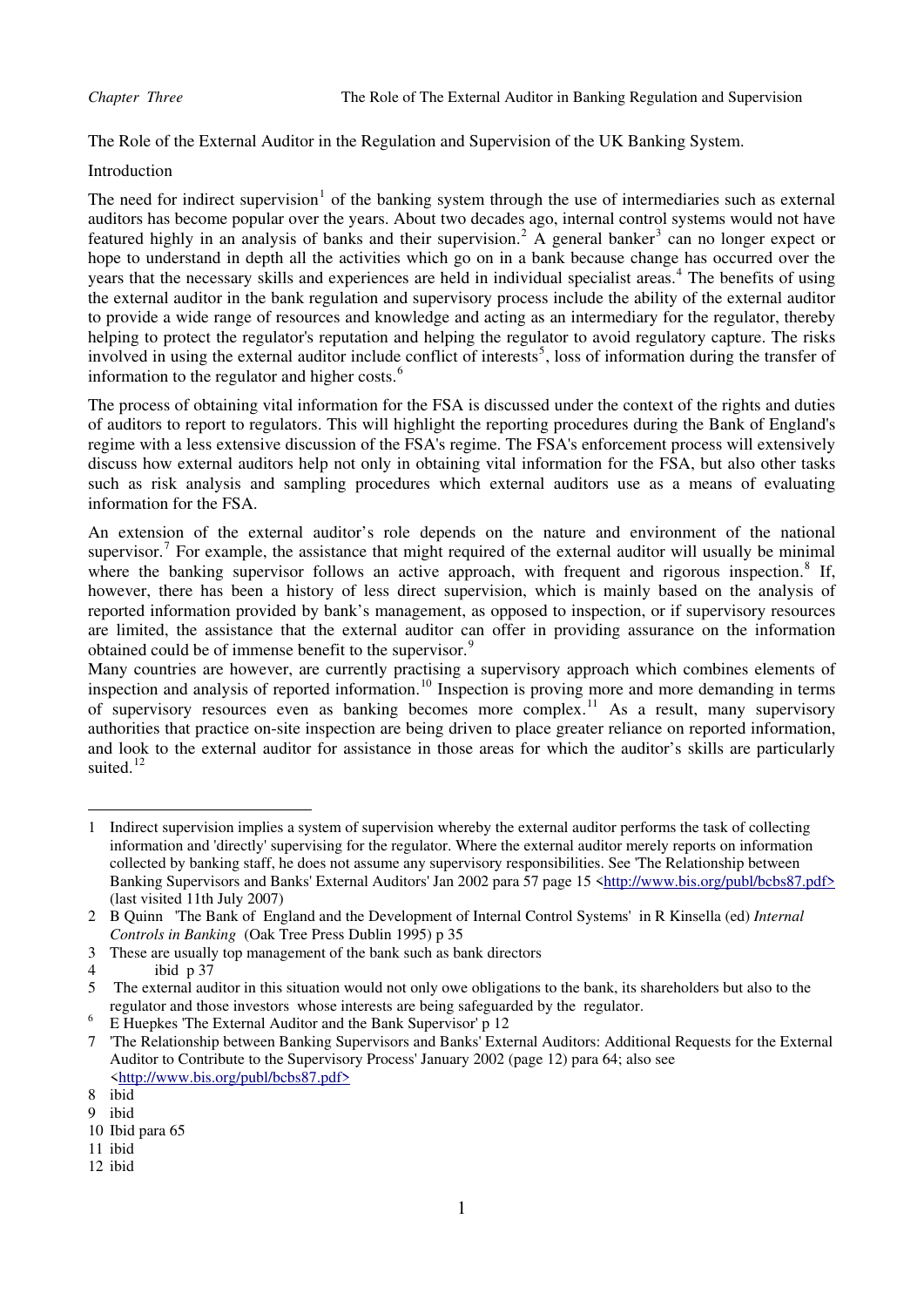This paper focuses on how the external auditor can assist the FSA through two of its principal regulatory tools in the FSA's response to risk, namely **supervision** and **enforcement**. The external auditor has a vital role as a supervisory tool in reporting certain matters as obliged by the Financial Services and Markets Act 2000 (FSMA) and also in reporting specific matters through annual reports.<sup>[13](#page-2-0)</sup> As an enforcement tool, external auditors play a key role in their functions as skilled persons. Under section 166 of the FSMA, power is conferred on the FSA to mandate a firm of solicitors or accountants/auditors to report to the FSA matters requiring provision of information under section 165 of the FSMA.<sup>[14](#page-2-1)</sup> The reports produced by external auditors as a result of this process are known as skilled person reports. As well as the FSA's use of external auditors to assist it in obtaining information, performing risk analysis, sampling and other tasks during enforcement procedures, the effectiveness of the FSA's use of external auditors in its off-site and on-site systems of supervision can be efficiently assessed through a holistic examination of the way in which the audit profession is regulated.

General Case. Recent developments in audit independence and audit liability are then discussed before a conclusion is arrived at. The remaining sections of this paper are organised as follows: The first section will discuss the developments which have led to the present role of the audit. This section considers the watch dog nature of the auditor through the performance of traditional audit techniques on internal controls – a stark contrast to the lax attitude demonstrated through his present role of verifying financial statements. The next section will then analyse why the audit is of great importance and the need to restore its reputation amidst creative accounting practices which undermine its value. One of the vehicles required to restore such reputation is the concept of audit independence. This is considered in section three. Threats to auditor independence and safeguards to protect against such threats are then analysed before the external auditor's role in the supervisory process is considered. Under its role of obtaining information for the FSA, the external auditor's right and duty to report, statutes and standards governing those rights and duties will be analysed. The development of a framework for corporate governance, developments leading to the establishment of audit committees and the FSA's enforcement procedures will also be considered. The FSA's enforcement procedures highlight the immense contribution made by external auditors to the supervisory process as demonstrated in the Legal and

### The Changing Roles of the Audit

performance rather than on management's honesty.<sup>[17](#page-2-4)</sup> Bank failures such as those of BCCI and Johnson According to accounting literature, the traditional role of the audit was mainly the detection and prevention of fraud.[15](#page-2-2) The move to verification of financial statements arose from the growing investment in the railway, insurance and banking industry<sup>[16](#page-2-3)</sup>. Suggestions have been made that this situation occurred because in these particular industries, the shareholding was more dispersed and more priority given to financial Matthey resulted to a re-think of the objective of an audit to include the detection and prevention of fraud.<sup>[18](#page-2-5)</sup>

[Evidence has been provided to support the fact that the auditor's role changed during the nineties from that](#page-2-5)  [reminiscent of a watch dog to a less vigilant and scrutinising role.](#page-2-5)<sup>19</sup> Such evidence which include firstly, the [widening scope of audit firm services beyond the audit function, resulted to relationships which affected the](#page-3-0) 

<span id="page-2-0"></span><sup>13</sup> M Blair and G Walker 'Financial Services Law' 2006 p133

<span id="page-2-1"></span><sup>14</sup> Ibid p 135

<span id="page-2-2"></span><sup>15</sup> D Singh 'The role of third parties in banking regulation and supervision' *Journal of International Banking Regulation* (Volume 4 No 3 , 2003) 3

<span id="page-2-3"></span><sup>16</sup> D Singh 'The role of third parties in banking regulation and supervision' *Journal of International Banking ation* (Volume 4 No 3 , 2003) 3 *Regul*

<span id="page-2-4"></span><sup>17</sup> ibid

<sup>18</sup> D. Singh ' The role of third parties in banking regulation and supervision' at p 3

<span id="page-2-5"></span><sup>19</sup> L Cunningham 'Too Big to fail: Moral Hazard in Auditing and the Need to Restructure the Industry Before it Unravels' Boston College Law School Faculty Papers Paper 165 (2006) 23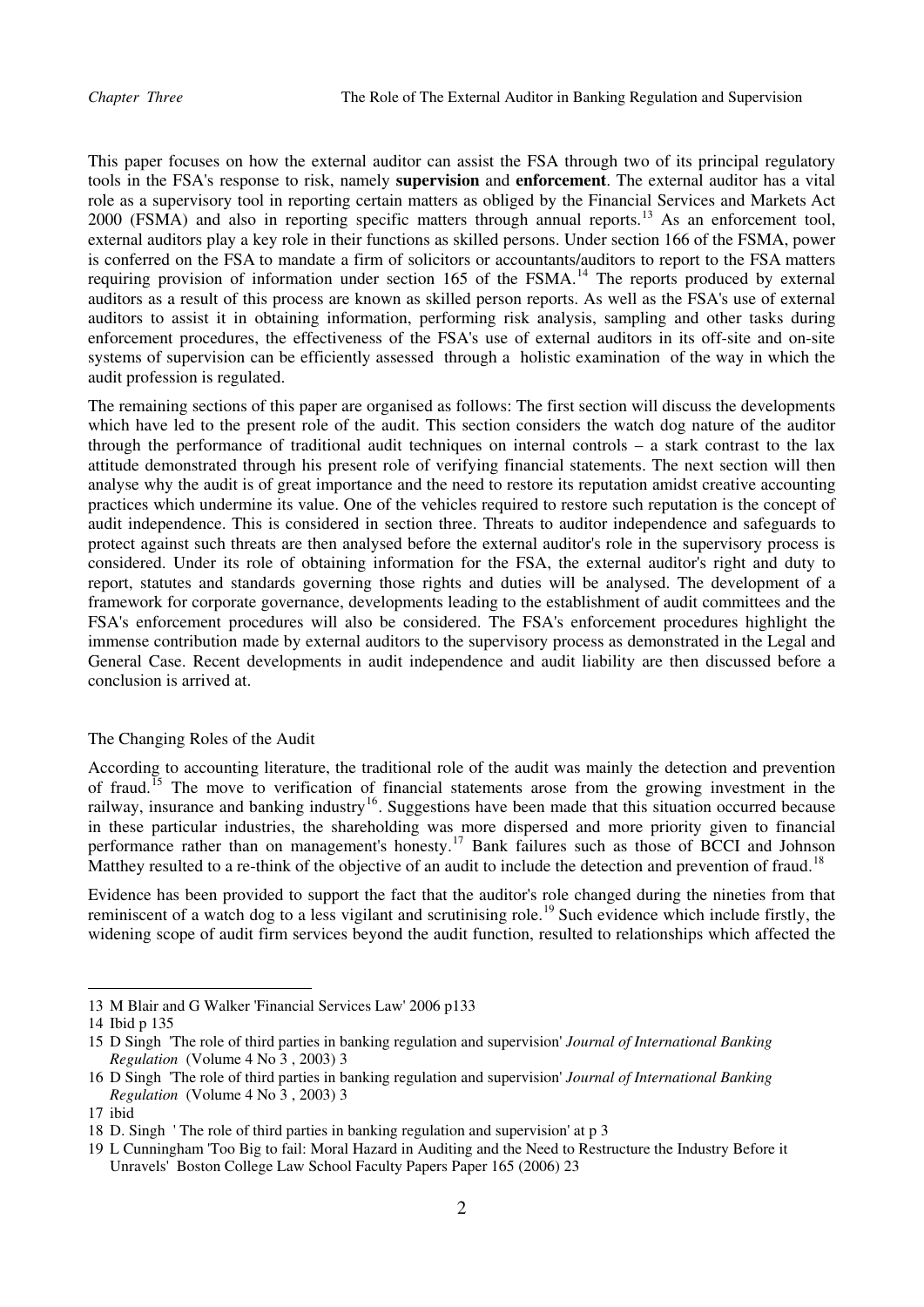[audit firms' independence.](#page-3-0)<sup>20</sup> Secondly, increase in accounting irregularities during the 1990s arose in the [form of widespread premature revenue recognition and other forms of "creative" accounting.](#page-3-1)<sup>21</sup> Thirdly, there [was evidence of auditor ability to influence audit quality and liability risk as illustrated through dramatic](#page-3-2)  [changes in the numb](#page-3-2)er of financial restatements, frequency of auditor switching and the degree of qualified opinions issued. $22$ 

internal controls and demonstrate the auditor's thorough reputation as compared to the lax and complacent attitude which was characteristic of the nineties. The laxness and complacity resulting from "creative accounting" techniques has not only resulted in continual emphasis on auditor independence but also justifies the requirements by the US Sarbanes Oxley Act that auditors audit internal control over financial reporting.<sup>[23](#page-3-3)</sup> Traditional auditing techniques focus on

the exercise and effort. The value of carrying out these procedures is demonstrated in the following section. Traditional auditing techniques may involve overly thorough and expensive procedures but given the complacent attitude that threatens to undermine the audit profession and audit quality in particular, it is worth

The Value of the Audit and Auditor Independence

of the audit, the external auditor therefore assesses the internal audit function insofar as he believes that it The audit is an important part of the capital market framework as it not only reduces the cost of information exchange between managers and shareholders but also provides a signalling mechanism to the markets that the information which management is providing is reliable.<sup>[24](#page-3-4)</sup> The auditor provides independent verification on the financial statements of a company and as a result, the audit loses its value when such independence which gives credibility to the financial statements, is undermined. Much of internal audit work can be useful to the external auditor in the audit of the financial statements - even though the external auditor is solely responsible for the audit report and for determining the nature, timing and extent of audit procedures. As part will be relevant in determining the nature, timing and extent of the audit procedures.<sup>[25](#page-3-5)</sup>

[The primary objective of an audit is for the auditor to provide independent assurance to shareholders that the](#page-3-5)  [financial statements have been properly prepared by the directors.](#page-3-5)<sup>26</sup> The purpose of an audit is not intended to detect fraud - **[except that which is material to the financial statements.](#page-3-6)** It aims to give shareholders [confidence in the annual accounts prepared by the directors.](#page-3-6)<sup>27</sup> The reality and perception of auditor [independence is essential to public confidence in financial reporting.](#page-3-7)<sup>28</sup> [Public confidence in financial](#page-4-0) 

<span id="page-3-0"></span><sup>20</sup>  For example, Ernst and Young had a business partnership with its client, PeopleSoft; clients and audit committee members of KPMG received some of its illegal tax shelters; whilst both KPMG and PWC had investments in their audit clients ;ibid.

<span id="page-3-1"></span><sup>21</sup> Ibid p 24

<span id="page-3-2"></span>Report on Financial Statement Restatements:Trends, Market Impacts, Regulatory Responses and Remaining Challenges 22 Restatements rose to an all time record high of 160 by 1999; ibid p 25. See also U.S. Gen. Accounting Office, 4 (2002)

<span id="page-3-4"></span><span id="page-3-3"></span><sup>23</sup> Ibid p 41

<sup>24</sup> V.Beattie, S Fearnley 'Auditor Independence and Non audit services' p 1 see <http://www.icaew.co.uk/publicass> ( 12 July 2005)

<sup>25</sup> The Relationship between Banking Supervisors and Banks' External Auditors' Jan 2002 para 20, page 6 see [<http://www.bis.org/publ/bcbs87.pdf>](http://www.asb.co.uk/apb/publications/index.cfm) (last visited 11 th July 2007)

<span id="page-3-5"></span><sup>26</sup> Ethical Statement 1 Integrity, objectivity and independence paragraph 3 [<http://www.asb.co.uk/apb/publications/index.cfm>](http://www.publications.parliament.uk/cgi-bin/) (July 16 2006)

<span id="page-3-6"></span><sup>27</sup> House of Commons Select Committee on Treasury Minutes of Evidence submitted by the Institute of Chartered Accountants in England and Wales as part of its inquiry into the arrangements for financial regulation of public limited companies in the UK at p 12. Also see <http:// www.publications.parliament.uk/cgi-bin/ > (16 December 2005)

<span id="page-3-7"></span><sup>28</sup> V Beattie S Fearnley and R Brandt 'Behind Closed Doors: What Company Audit Is Really About' (Institute of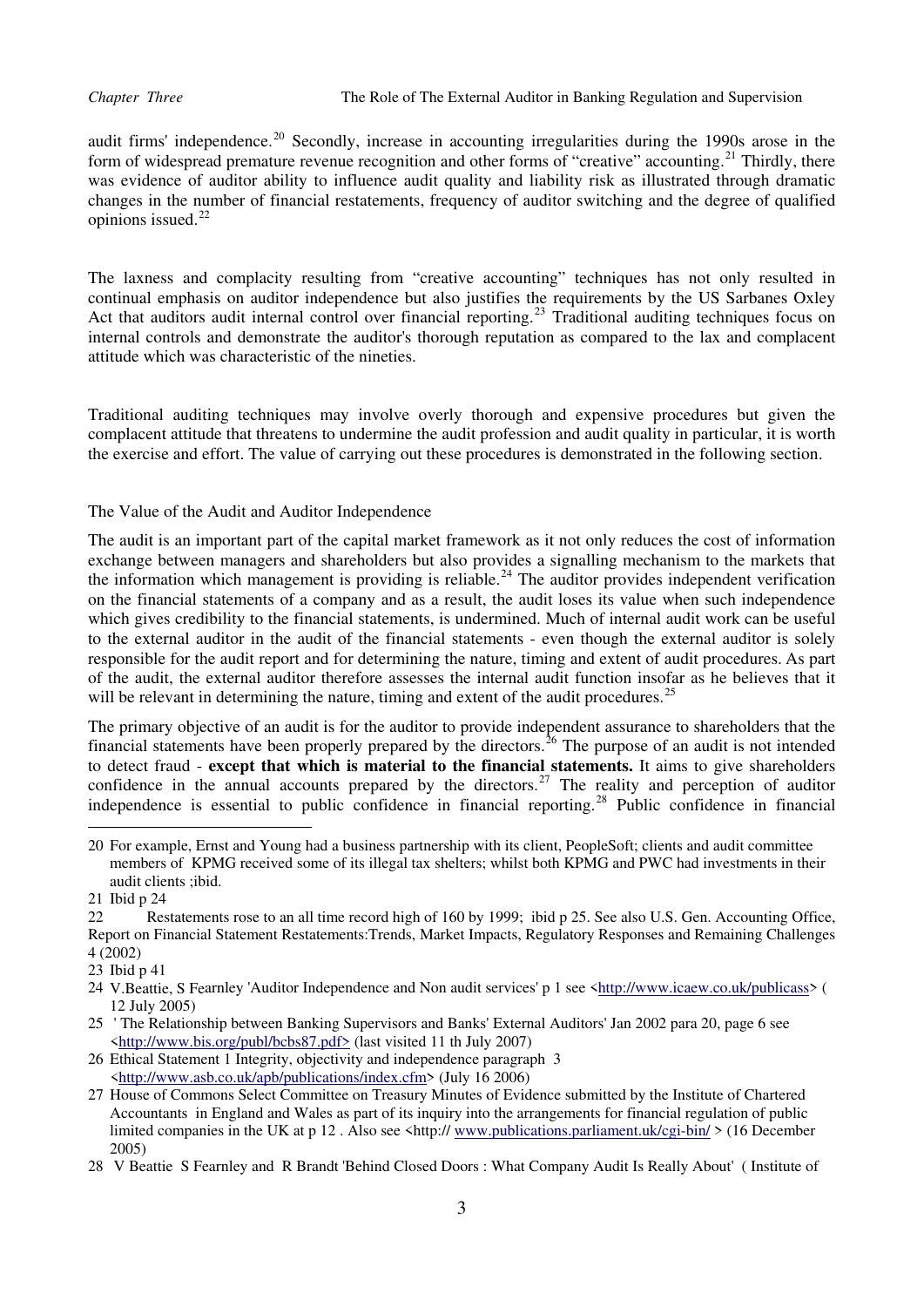[markets and the conduct of public interest en](#page-4-0)tities relies partly on the credibility of the opinions and reports given by auditors in relation with financial audits. $29$ 

Effective audits and efficient performance of the external auditor's role in the supervisory process require standards such as independence, objectivity and integrity to be achieved.

with integrity.<sup>[30](#page-4-1)</sup> This requires not only honesty [b](#page-4-2)ut a wide range of qualities such as fairness, candour, courage intellectual honesty and confidentiality.<sup>31</sup> Integrity is a requirement for those acting in public interest and it is vital that auditors act and are seen to act courage, intellectual honesty and confidentiality.

[objectivity arises due to the fact that many important issues involved in the](#page-4-4) preparation of financial statements do not relate to questions of fact but rather to questions of judgement.<sup>34</sup> [Objectivity is a state of mind which excludes bias, prejudice and compromise and which gives fair and](#page-4-2)  [impartial consideration to all matters that are relevant to the present task, disregarding those that are not.](#page-4-2)<sup>32</sup> [Objectivity requires the auditor's judgement not to be affected by conflicts of interests and that he adopts a](#page-4-3)  [thorough approach preparing to disagree where necessary with the director's judgements.](#page-4-3)<sup>33</sup> The necessity for

for independence arises because in many cases, users of financial statements and other third parties do not have sufficient information to enable them judge whether the auditors are, in fact, objective.<sup>37</sup> The concept of independence is not the easiest to define. Definitions include :[35](#page-4-5) "the conditional probability of reporting a discovered breach" by DeAngelo (1981a:186); the ability to resist client pressure (Knapp;1985); a function of character – with characteristics of integrity and trustworthiness being essential (Magill and Previts; 1991); and an absence of interests that create an unacceptable risk of bias.[36](#page-4-6) The need

As well as performing similar functions, that is, the verification of the financial statements, the external

Chartered Accountants in England and Wales 2001) 18

<span id="page-4-0"></span><sup>29</sup> Ethical Statement 1 Integrity, Objectivity and Independence paragraph 4  $\text{Khttp://www.asb.co.uk/aph/bublications/index.cfm}$  (16 July 2006); The EC sought to establish a common framework of independence principles through a Green Paper (EC 1996) and with the help of the Federation des Experts Comptables Europeens (FEE 1995,1998). In 1998, the European Parliament approved a resolution supporting the EC Green Paper and the European Commission issued a Recommendation" Statutory Auditors' Independence in the EU:A Set of Fundamental Principles" on the 16 May 2002. This directive requires all firms listed on the stock exchange to have independent audit committees and that auditors/audit partners must be rotated. However, it does not deal with the separation of auditors from consultancy work-despite the threat of non-audit work to the auditor's independence. See House of Commons Select Committee on Treasury Minutes of Evidence submitted by the Institute of Chartered Accountants in England and Wales as part of its inquiry into the arrangements for financial regulation of public limited companies in the UK at p 18

<span id="page-4-1"></span><sup>30</sup> Ethical Statement 1 Integrity, objectivity and independence paragraph 7 [<http://www.asb.co.uk/apb/publications/index.cfm>](http://www.asb.co.uk/apb/publications/index.cfm) ( 12 July 2006)

<sup>31</sup> ibid

<span id="page-4-2"></span><sup>32</sup> Ethical Statement 1 Integrity, objectivity and independence paragraph 9 [<http://www.asb.co.uk/apb/publications/index.cfm>](http://www.asb.co.uk/apb/publications/index.cfm) (12 July 2006)

<span id="page-4-3"></span><sup>33</sup> Ethical Statement 1 Integrity, objectivity and independence paragraphs 9,11 [<http://www.asb.co.uk/apb/publications/index.cfm>](http://www.asb.co.uk/apb/publications/index.cfm) ( 14 July 2006)

<span id="page-4-4"></span><sup>34</sup> Ethical Statement 1 Integrity, objectivity and independence paragraph 10 [<http://www.asb.co.uk/apb/publications/index.cfm>](http://www.asb.co.uk/apb/publications/index.cfm) (15 July 2006)

<span id="page-4-5"></span><sup>35</sup> V Beattie S Fearnley and R Brandt 'Behind Closed Doors : What Company Audit Is Really About' ( Institute of Chartered Accountants in England and Wales 2001) 19

<span id="page-4-6"></span><sup>36</sup> The AICPA White Paper definition (AICPA, 1997) defines independence as an absence of interests that create an unacceptable risk of bias.

<sup>37</sup> Ethical Statement 1 Integrity, objectivity and independence paragraph 13 <http://www.asb.co.uk/apb/publications/index.cfm>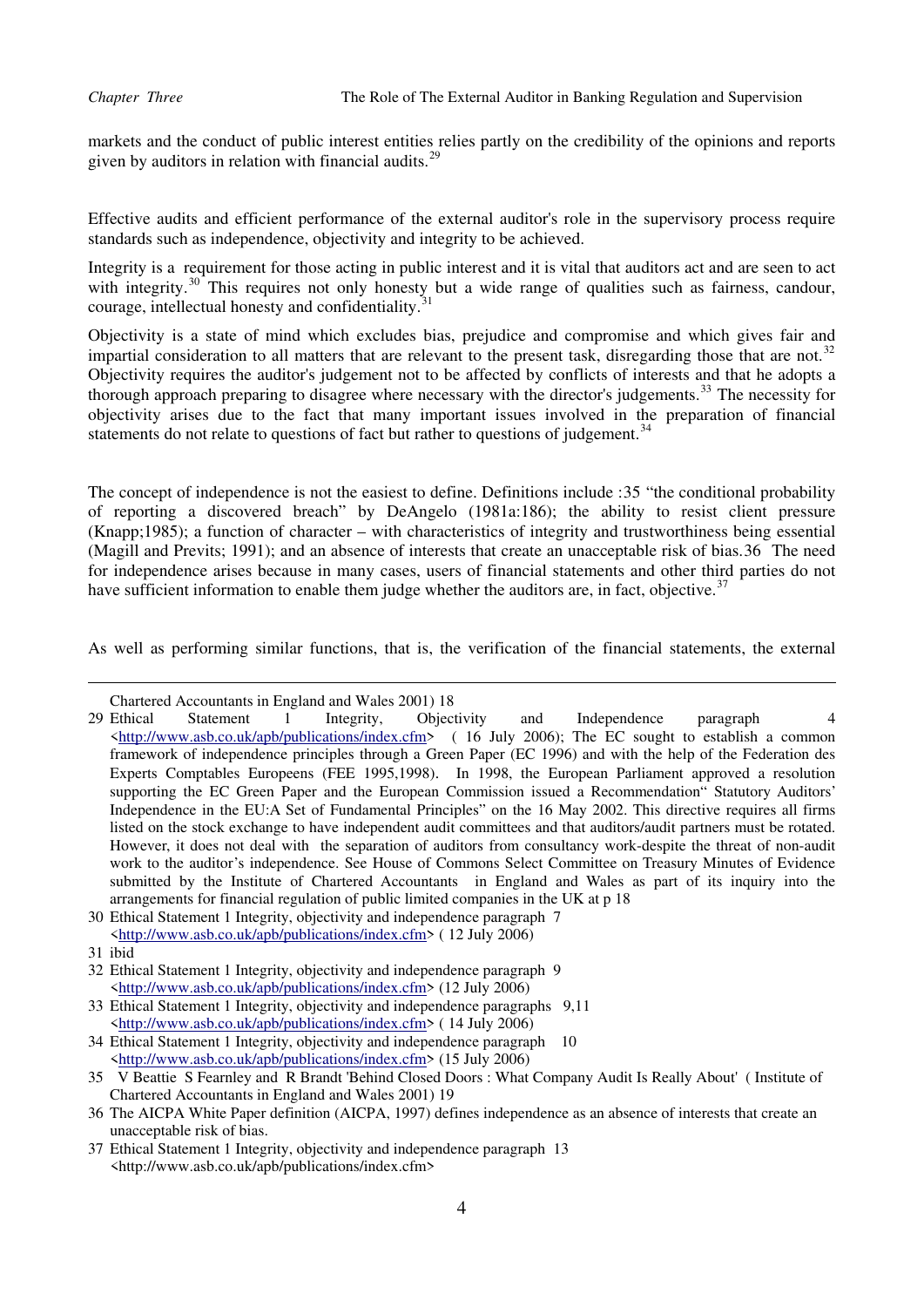auditor and the regulator also serve particular interests. The regulator works towards safeguarding financial stability and investor interests. On the other hand, the external auditor serves the private interests of the shareholders of a company. The banking supervisor is primarily concerned with maintaining the stability of the banking system and fostering the safety and soundness of individual banks in order to protect the interests of the depositors.<sup>[38](#page-5-0)</sup> Therefore, the supervisor monitors the present and future viability of banks and uses their financial statements in assessing their condition and performance.<sup>[39](#page-5-1)</sup> The external auditor, on the other hand, is primarily concerned with reporting on th e bank's financial statements ordinarily either to the bank's shareholders or board of directors.<sup>40</sup> In doing so, the auditor considers the appropriateness of management's use of the going concern assumption.<sup>[41](#page-5-2)</sup>

than market rate and make up for the deficit by providing non audit services. As a result, some audit firms The financial audit remains an important aspect of corporate governance that makes management accountable to shareholders for its stewardship of a company<sup>[42](#page-5-2)</sup>. The external auditor may however, have a commercial interest too. The debate surrounding the role of external auditors focusses in particular on auditor independence. A survey by the magazine "Financial Director" shows that the fees derived from audit clients in terms of non-audit services are significant in comparison with fees generated through auditing.<sup>[43](#page-5-2)</sup> Accounting firms sometimes engage in a practice called "low balling" whereby they set audit fees at less have commercial interests to protect too. There is concern that these interests do not conflict with each other. Sufficient measures need to be in place to ensure that the external auditor's independence is not affected.

with a spirit of independence. The guidelines suggest that this can be done even when non-audit services threaten objectivity<sup>45</sup>. However the guidelines do not identify which non-audit services undermine The UK professional guidelines<sup>[44](#page-5-3)</sup> highlight that independence is about ensuring that the audit is undertaken independence.<sup>46</sup>

Threats to Objectivity and Independence

# Non Audit Services

because of their knowledge of the business and services which could be provided by a number of firms. The provision of non audit services by auditors can also result to two other types of threats namely self interest threat and self review threat. Non-audit services may be defined as any services other than audit provided to an audit client by an auditor.<sup>[47](#page-5-4)</sup> There are three categories of non-audit services namely<sup>[48](#page-5-5)</sup>: Services required by legislation or contract to be performed by auditors of the business; services that will be better performed by auditors

### Self interest Threat

This arises when auditors have financial or other interests which might result to them being reluctant to take

<span id="page-5-0"></span><sup>38 &#</sup>x27; The Relationship between Banking Supervisors and Banks' External Auditors' Jan 2002 para 46 page 12 see [<http://www.bis.org/publ/bcbs87.pdf>](http://www.bis.org/publ/bcbs87.pdf) (last visited 11 th July 2007)

<span id="page-5-1"></span><sup>39</sup> ibid

<sup>40</sup> ibid

<sup>41</sup> ibid

<sup>42</sup> V.Beattie, S.Fearnley 'Auditor Independence and Non audit services' pg 1 see www.icaew.co.uk/publicass

<span id="page-5-2"></span><sup>43</sup> D Singh 'The Role of Third Parties in Banking Regulation and Supervision' *Journal of International Banking Regulation* Volume 4 No 3 , 2003 p 8

<span id="page-5-3"></span><sup>44</sup> The Institute of Chartered Accountants England and Wales Guide to Professional Ethics; see D Singh 'The Role of Third Parties in Banking Regulation and Supervision' *Journal of International Banking Regulation*  Volume 4 No 3 , 2003, at p 8

<sup>45</sup> D Singh 'The Role of Third Parties in Banking Regulation and Supervision' *Journal of International Banking Regulation* Volume 4 No 3 , 2003 p 8

<sup>46</sup> ibid

<span id="page-5-4"></span><sup>47</sup> V.Beattie, S.Fearnley 'Auditor Independence and Non audit services' pg 1 <http://see www.icaew.co.uk/publicass>

<span id="page-5-5"></span><sup>48</sup> House of Commons , Select Committee on Treasury, Minutes of Evidence at pp 18 and 19 . Also see <http:/[/www.publications.parliament.uk/cgi-bin/>](http://www.publications.parliament.uk/cgi-bin/)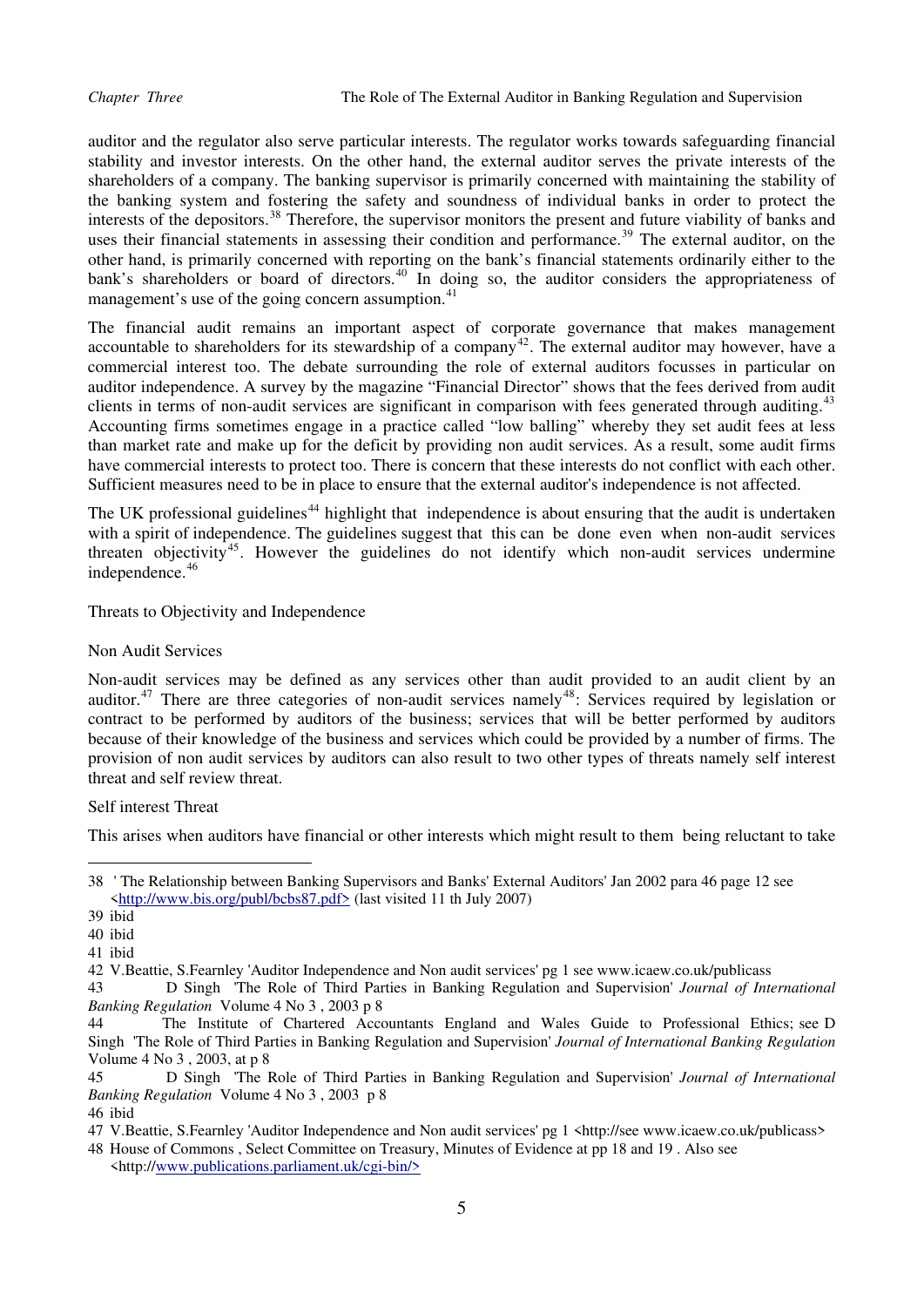actions that would be adverse to the interests of the audit firm.<sup>[49](#page-6-0)</sup>

Self review Threat

This arises when the results of a non audit service performed by the auditors or by others within the audit firm are included in the figures disclosed in the financial statements.<sup>[50](#page-6-1)</sup> As a result of providing non audit service, the audit firm is associated with aspects of the preparation of the financial statements and may be unable to give an objective view of relevant aspects of those financial statements.<sup>[51](#page-6-2)</sup>

Other threats to objectivity and independence include<sup>[52](#page-6-3)</sup>: Management threat, advocacy threat, familiarity threat and intimidation threat.

Apart from the responsibility which the audit firm has in establishing policies and procedures designed to ensure that it ( the audit firm) and all those who are in a position to influence the conduct and outcome of the audit act with integrity, objectivity and independence, the audit firm also has to identify and assess "threats" to auditors' objectivity and apply procedures which would either :

- i) eliminate the threat; or
- ii) reduce the threat to an acceptable level. $53$

Arrangements are well in place to deal with risks posed by non audit services to the auditor's independence. Firstly, the Institute of Chartered Accountants in England and Wales' ethical code forbids auditors to provide non-audit services to audit clients if that would present a threat to independence where no sufficient safeguards were available.<sup>[54](#page-6-5)</sup> Secondly, under provisions of the Combined Code of corporate governance, the audit committee, as representatives of the shareholders, is required to supervise the relationship with the auditors and monitor the nature and scope of non-audit services.<sup>[55](#page-6-6)</sup> The audit committee must be sure that the independence and objectivity of the auditor are not compromised.<sup>[56](#page-6-7)</sup>

<span id="page-6-0"></span><sup>49</sup> Ethical Statement 1 Integrity, objectivity and independence paragraph 28 [<http://www.asb.co.uk/apb/publications/index.cfm>](http://www.asb.co.uk/apb/publications/index.cfm) (last visited 12 July 2006)

<span id="page-6-1"></span><sup>50</sup> ibid

<span id="page-6-2"></span><sup>51</sup> ibid

<span id="page-6-3"></span><sup>52</sup> ibid

<span id="page-6-4"></span><sup>53</sup> See Ethical Standards 1 paragraph 27. Ethical Standards 5 (Non audit services provided to audit clients) paragraph 12 also states that before the audit firm accepts a proposed engagement to provide a non-audit service to an audit client, the audit engagement partner should : a) Consider whether it is likely that a **reasonable** and **informed** third party would regard the objectives of the proposed engagement as being inconsistent with the objectives of the audit of the financial statements; and

b) Identify and assess the significance of any related threats to the auditors' objectivity, including any perceived loss of independence; and

c) Identify and assess the effectiveness of the available safeguards to eliminate the threats or reduce them to an acceptable level.

<span id="page-6-5"></span><sup>54</sup> House of Commons , Select Committee on Treasury, Minutes of Evidence at p 19 . Also see [<http://www.publications.parliament.uk/cgi-bin/> \(12 February 2006\)](http://www.publications.parliament.uk/cgi-bin/)

<span id="page-6-6"></span><sup>55</sup> ibid

<span id="page-6-7"></span><sup>56</sup> Ibid ; UK Auditing Standards specifically require that for listed companies, audit engagement partners responsible for a company's audit must: Disclose in writing to the audit committee all relationships between the audit firm and the client that may affect independence and objectivity; confirm in their professional judgement, the firm's independence and objectivity and thirdly, the ethical code specifies that an audit appointment to a listed company should not be accepted if the client provides a significant portion ( 10%) of a firm's gross income. Fourthly, shareholders themselves are able to assess the extent of non-audit services provided by auditors. Companies Acts have for some years required the total amount of non-audit fees paid to auditors to be disclosed.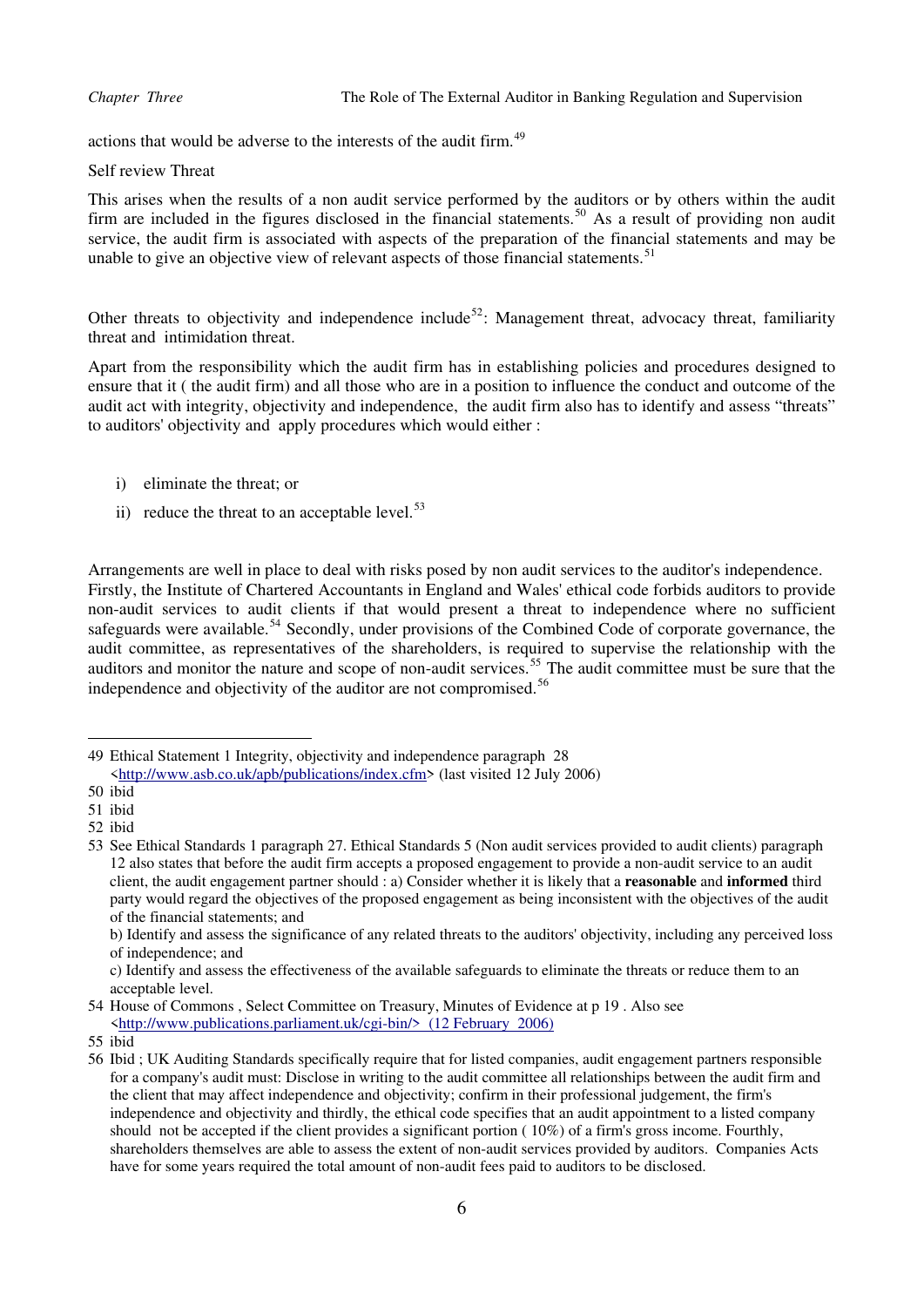In addition to the above mentioned safeguards, it is worth noting that it has been concluded that there is no evidence confirming correlation between levels of non-audit fees and audit failures and that as a result, sufficient safeguards are in place. $57$ 

Other examples of safeguards which exist in the UK to protect the independence of auditors include:<sup>[58](#page-7-1)</sup>

The provision for staff on the audit assignment to communicate concerns to a separate partner; arrangements for an independent partner to act as reviewer; regular rotation of audit partners; effective interaction between the audit committee and the auditor and compartmentalisation of responsibilities and knowledge within the audit firm. Auditor independence is strengthened by systems of inspection to detect breaches of auditing standards and the imposition of penalties or restrictions where offences or failures have occurred.<sup>[59](#page-7-2)</sup>

In view of the immense contribution by external auditors to the supervisory process, it is necessary to consider the risks associated with their involvement and provide for measures which would safeguard against any potential risks or threats to their independence. The immense contribution made by external auditors will now be considered.

The External Auditor's Role in the Supervision Process

External auditors are better placed to carry out such procedures because of their expertise in analysing risks associated with internal controls in banks and firms, their ability to validate processes in the measurement of credit, market and operational risks under Basel  $II^{60}$  $II^{60}$  $II^{60}$  and their ability to undertake other specialised functions which are particularly necessary in a business environment in which computer technology and diverse risks have evolved. The FSA places great reliance on the cooperation of regulated firms to provide information which is timely, accurate and complete in order to be able to gauge whether a firm is complying with its requirements. Auditors can help facilitate efficiency within the supervisory process as they are also required under the FSMA to inform the FSA of certain matters of concern and have to provide annual reports to the FSA. The FSA in its proximity to the market and consumers would also need to be mindful of not getting 'captured' by those it is supposed to be regulating.

Due to lack of transparency, the kind of supervisory regime under which the Bank of England operated, was prone to regulatory capture. This was not as a result of the extent of the Bank of England's use of external auditors in the supervisory process. In fact, the Bank of England used more reporting accountants than the level used by the FSA at present. The lack of transparency resulted from its discretionary and informal approach to supervision. Due to lack of transparency, the kind of supervisory regime under which the Bank operated, a regime of informal and negotiated enforcement, was prone to two forms of abuse.<sup>[61](#page-7-4)</sup> Firstly, it could degenerate into the capture of the regulatory system by the regulated.<sup>[62](#page-7-5)</sup> Secondly, it could conceal selective enforcement and possible harsh treatment of less significant regulatees.<sup>[63](#page-7-6)</sup> In contrast, the FSA's use of risk based supervision facilitates a system whereby transparency is encouraged.

As well as possessing valuable expertise and third party information, external auditors are in a better position to act as intermediaries between regulators and the regulated based on the Basel Committee's

<span id="page-7-0"></span><sup>57</sup> ibid

<span id="page-7-1"></span><sup>58</sup> House of Commons Select Committee on Treasury Minutes of Evidence submitted by the Institute of Chartered Accountants in England and Wales as part of its inquiry into the arrangements for financial regulation of public limited companies in the UK p 14. Also see <http://www.publications.parliament.uk/cgi-bin/>

<span id="page-7-2"></span><sup>59</sup> ibid

<span id="page-7-3"></span><sup>60</sup> See E Huepkes 'The External Auditor and the Bank Supervisor' p 11

<span id="page-7-4"></span><sup>61</sup> C Hadjiemmanuil p 182; A system of risk-based supervision is more transparent and allows for more accountability

<span id="page-7-5"></span><sup>62</sup> ibid

<span id="page-7-6"></span><sup>63</sup> ibid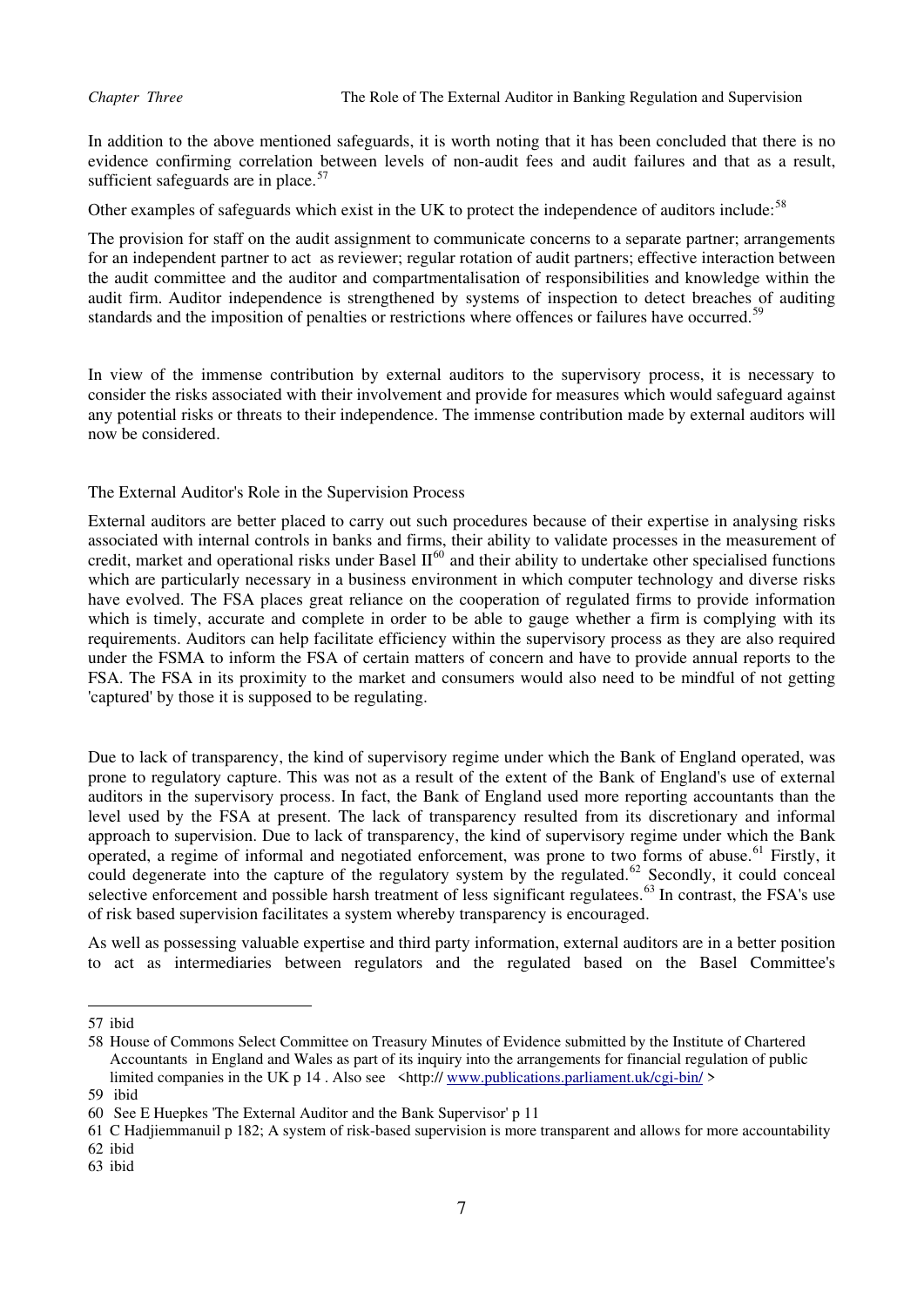recommendations.[64](#page-8-0) Principle 20 of the Basel Core Principles for Effective banking Supervision 'Supervisory Techniques' states that 'An effective banking supervisory system should consist of on-site and off-site supervision and regular contacts with bank management'.<sup>[65](#page-8-1)</sup> The external auditor's role in reporting on information supplied by the bank's management<sup>[66](#page-8-2)</sup> or on the application of particular procedures, does not assume any supervisory responsibilities.<sup>[67](#page-8-3)</sup> By providing reports, this enables the supervisor to make judgments about the bank more effectively.<sup>[68](#page-8-4)</sup>

# Assisting the Regulator as a **Supervisory Tool** in Obtaining and Reporting on Vital Information

The Auditor's Right to Communicate: Developments During the Bank of England's Regime

The first time that the role of the auditor was formally addressed in British banking regulation was when the right to communicate was introduced in the Banking Act 1987.<sup>[69](#page-8-5)</sup> Section 47 of the Banking Act 1987 gave the auditor the right to report any matters of prudential concern to the Bank of England<sup>[70](#page-8-6)</sup>. In its notice to auditors, the Bank's first example of circumstances to be reported is breach of the trigger capital ratio set by the Bank.[71](#page-8-7) As long as auditors had communicated in good faith, they were not considered to have breached any duty of confidentiality<sup>[72](#page-8-8)</sup>. Apart from a duty to communicate matters of concern immediately to prudential supervisors, the auditor was granted powers to furnish "special" reports under sections 39 and 41 of the Banking Act 1987.

The Bank of England commissioned 2 types of reports namely the section 39 reports<sup>[73](#page-8-9)</sup> and section 41 reports.[74](#page-8-10) During the course of 1995 and 1996, 647 section 39 reports and 2 section 41 reports were commissioned.[75](#page-8-11) The collapse of Johnson Matthey Bankers led to the introduction of section 39 reports in the Banking Act 1987. The Bank of England further responded to the failure of JMB by introducing review teams which visited financial institutions for two or three days and longer for complex reviews.<sup>[76](#page-8-12)</sup> The level of reliance placed on the accounting profession is also demonstrated through the Bank of England's Report for  $1994/95^{77}$  $1994/95^{77}$  $1994/95^{77}$ 

The Bingham Report on the BCCI affair proposed changing the auditor's right to communicate into a duty.<sup>[78](#page-8-14)</sup> The Board of Banking Supervision recommended extending section 39 reports to subsidiaries in foreign jurisdictions and to replace annual section 39 reports with a more flexible approach based on regulatees' changing circumstances.[79](#page-8-15) The relationship between supervisory authorities and the external auditors of a

<span id="page-8-0"></span><sup>64</sup> See 'Additional Requests for the External Auditor to Contribute to the Supervisory Process: The Relationship between Banking Supervisors and Banks' External Auditors' Jan 2002 para 57 page 15 see [<http://www.bis.org/publ/bcbs87.pdf>](http://www.bis.org/publ/bcbs87.pdf) (last visited 11 th July 2007)

<span id="page-8-1"></span><sup>65</sup> Basel Committee on Banking Supervision 'Core Principles For Effective Banking Supervision' October 2006 [<http://www.bis.org/publ/bcbs129.pdf>](http://www.bis.org/publ/bcbs129.pdf)

<span id="page-8-2"></span><sup>66</sup> The basic responsibility for supplying complete and accurate information to the banking supervisor is to remain with the bank's management; see The Relationship between Banking Supervisors and Banks' External Auditors' Jan 2002 para 57 page 15 see [<http://www.bis.org/publ/bcbs87.pdf>](http://www.bis.org/publ/bcbs87.pdf) (last visited 11 th July 2007)

<span id="page-8-3"></span><sup>67</sup> ibid

<span id="page-8-4"></span><sup>68</sup> ibid

<span id="page-8-5"></span><sup>69</sup> Vieten pp 167 and 168

<span id="page-8-6"></span><sup>70</sup> Ibid p 167

<span id="page-8-7"></span><sup>71</sup> ibid

<span id="page-8-8"></span><sup>72</sup> Vieten p 167

<span id="page-8-9"></span><sup>73</sup> These examine aspects of accounting and prudential reporting and internal control systems; see Vieten p 169. They are also commissioned regularly.

<span id="page-8-10"></span><sup>74</sup> These are commissioned on an exceptional basis where areas of concern have been identified

<span id="page-8-11"></span><sup>75</sup> Vieten p 169

<span id="page-8-12"></span><sup>76</sup> See Vieten p 172

<span id="page-8-13"></span><sup>77</sup> At page 39; also see Vieten p 172

<span id="page-8-14"></span><sup>78</sup> HC 198, 1992; see Vieten p 172

<span id="page-8-15"></span><sup>79</sup> HC 673,1995 p 261 ; see Vieten p 172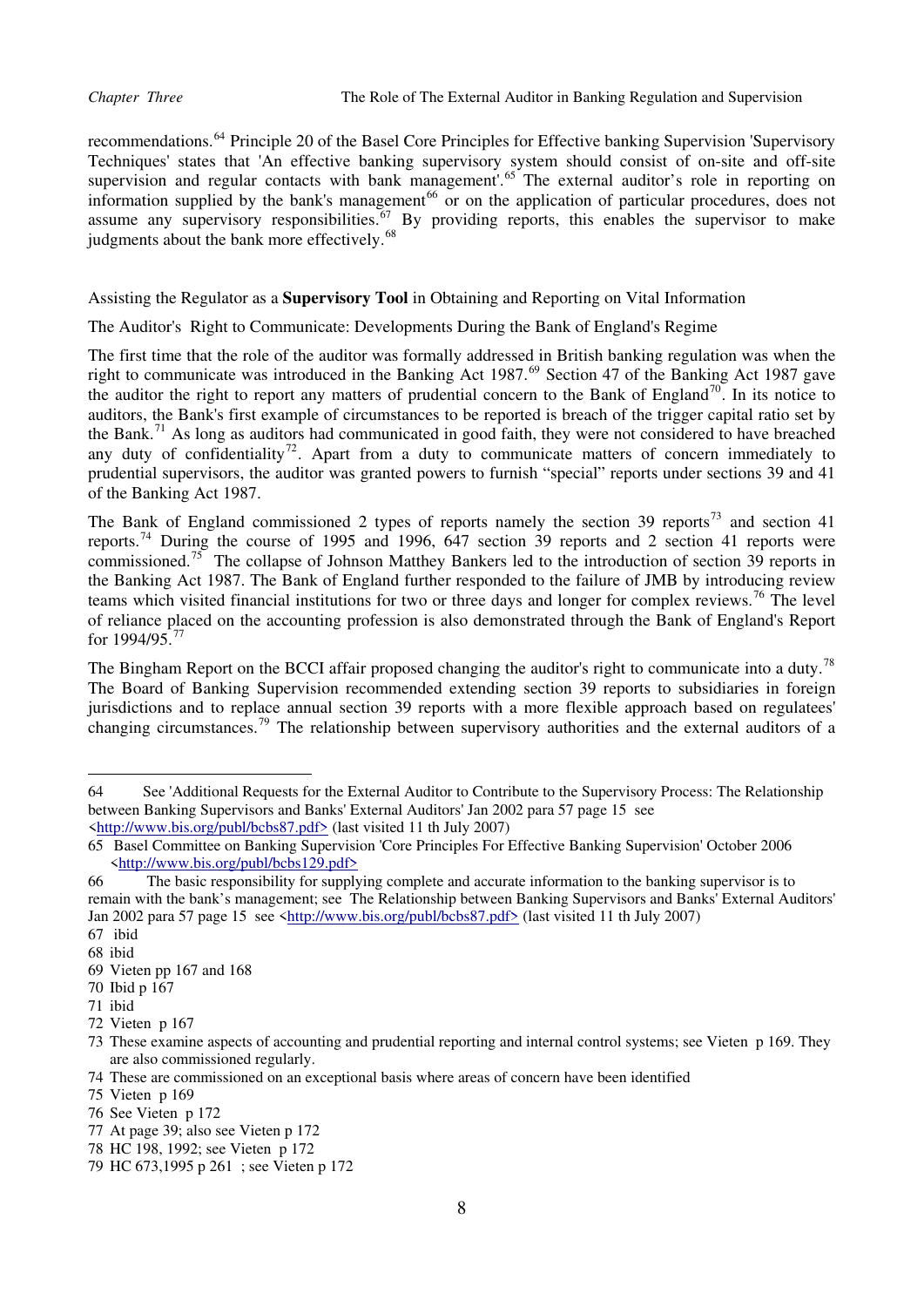credit institution and the duties of these auditors was identified as an important lesson from the BCCI case.<sup>[80](#page-9-0)</sup> Because of auditors' access to financial undertakings' accounts and other essential material, they are in a position to play an important role in the overall supervisory process.<sup>[81](#page-9-1)</sup>

# Should there be a Right to Communicate or a Duty to Communicate?

Generally producers of consumables owe a "duty of care" to third parties. However it was held in *Caparo Industries plc v Dickman and Others[82](#page-9-2)* that, generally, auditors only owe a duty of care" to the company as a legal person and that they do not owe a "duty of care" to any individual shareholder, creditor, pension scheme members or any other stakeholder.<sup>[83](#page-9-3)</sup>

The government has been criticised for failing to give more protection to audit stakeholders as the regulating accounting bodies often campaign to demand liability and other concessions for auditing firms.<sup>[84](#page-9-4)</sup> It has also not fully considered why auditing firms would have any economic incentives to reflect on the negative consequences of their activities – especially in the absence of a "duty of care". $85$ 

The DTI having joint responsibility for regulating the UK auditing industry, has also been criticised for not having adequate staff to perform duties of examining unexpected corporate collapses and frauds.<sup>[86](#page-9-6)</sup> The inspectors it appoints to examine these collapses have been said to rarely examine the impact of organisational culture and values on audit failures.[87](#page-9-7) Prem Sikka adds that the threat of a punitive action by the DTI could create **economic** incentives for accounting firms to reflect on the consequences of there actions – as a reduction in their revenue (as a result of fines incurred) would make them think twice before indulging in acts with negative consequences. Since the Companies Act 1989, the accountancy bodies have formally been given powers to act as regulators of the UK auditing industry and Prem Sikka states that accounting bodies could call for changes to the legal and institutional structures in order to persuade auditing firms to revise values that influenced an audit.<sup>[88](#page-9-8)</sup> However, they are influenced by pursuit of their economic interests<sup>[89](#page-9-9)</sup> - hence a situation involving a 'conflict of interest' arising. The issue relating to the aftermath of BCCI is mentioned following the Bingham Report where Lord Justice Bingham proposed a statutory duty to be owed by the auditor, and the auditing industry still opposed the imposition of any "duty" to report financial irregularities to the regulators $90$ .

The use of auditors as bank examiners has transformed the traditional relationship between auditors and their clients. In cases where auditors acted on behalf of regulators and were not directly employed by banks, they were also like third parties. However where auditors were employed by banks (their clients), a duty of confidentiality was still owed to the banks and this would be breached if they communicated information to the Bank of England. As a result, the Banking Act 1987 removed the auditor's duty of confidentiality to their

<span id="page-9-0"></span><sup>80 .</sup> JF Mogg ' The Bank of England and the Development of Internal Control Systems' in R Kinsella (ed) *Internal Controls in Banking* (Oak Tree Press Dublin 1995)31

<span id="page-9-1"></span><sup>81</sup> JF Mogg ' The Bank of England and the Development of Internal Control Systems' in R Kinsella (ed) *Internal Controls in Banking* (Oak Tree Press Dublin 1995)32

<span id="page-9-2"></span><sup>82 (1990) 1</sup> All ER HL 568

<span id="page-9-3"></span><sup>83</sup> See House of Commons Select Treasury Committee 'Further Memorandum Submitted by Professor Prem Sikka 'The Institutionalisation of Audit Failures : Some Observations' p 21

<span id="page-9-4"></span><sup>84</sup> See House of Commons Select Treasury Committee 'Further Memorandum Submitted by Professor Prem Sikka 'The Institutionalisation of Audit Failures : Some Observations' p 21

<span id="page-9-5"></span><sup>85</sup> See House of Commons Select Treasury Committee 'Further Memorandum Submitted by Professor Prem Sikka 'The Institutionalisation of Audit Failures : Some Observations' p 21

<span id="page-9-6"></span><sup>86</sup> ibid

<span id="page-9-7"></span><sup>87</sup> Ibid

<span id="page-9-8"></span><sup>88</sup> See House of Commons Select Treasury Committee, Further Memorandum Submitted by Professor Prem Sikka 'The Institutionalisation of Audit Failures : Some Observations' p 22

<span id="page-9-9"></span><sup>89</sup> Ibid p 22

<span id="page-9-10"></span><sup>90</sup> ibid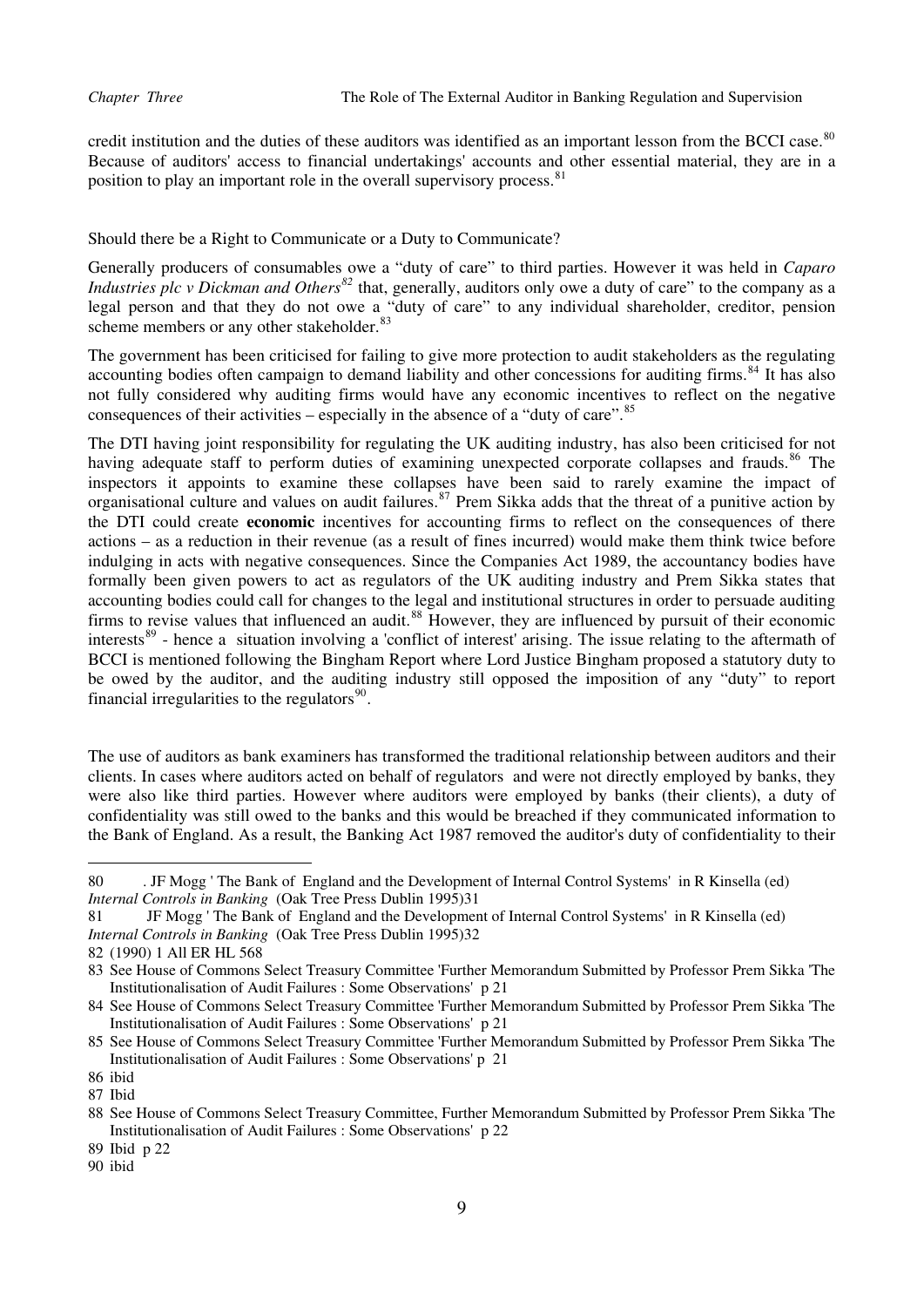client institution in relation to matters communicated to the Bank in good faith.

Secondary legislation introducing a duty to report apparent irregularities under appropriate circumstances came into force on the 1<sup>st</sup> May 1994.<sup>[91](#page-10-0)</sup> Under domestic provisions, bank auditors and reporting accountants were obliged to report to the Bank their concerns whenever they had reasonable cause to believe that any of the minimum criteria for authorisation as a deposit-taker had been breached.<sup>[92](#page-10-1)</sup>

The prudential returns of authorised institutions and meetings between their senior management and supervisors were the Bank of England's main sources of information.<sup>[93](#page-10-2)</sup> However the Bank expected bank auditors and reporting accountants to play a direct role in the regular supervisory process. Although the Banking Act 1987 paved way for direct bilateral communication between bank auditors and the Bank of England, the Bank recognised that accountants should not be asked to act in ways which would undermine their professional relationship with their clients and accordingly continued to put primary responsibility for conveying any vital information on the authorised institutions themselves.<sup>[94](#page-10-3)</sup>

### The Financial Reporting Council

In 1991, the Financial Reporting Council (FRC), and its subsidiaries were established to address problems in the UK related to the quality of financial reporting.<sup>[95](#page-10-4)</sup> The previous regime had been inadequate as accounting standards were flexible, compliance was poor and no effective enforcement mechanisms were in place to deal with directors who breached accounting standards.<sup>[96](#page-10-5)</sup> The pressure faced by auditors from directors and creative accounting were major issues. Parliament delegated a lot of reforms to self-regulatory bodies. A system of self regulation is also likely to be more susceptible to regulatory capture $97$ .

Apart from the regulatory reforms which involved the introduction of the FRC, the development of a framework for corporate governance took place and such developments led to the establishment of audit committees, concepts such as the separation of duties between chairman and chief executive and an emphasis on the need for non-executive directors.

### Corporate governance

Collapses such as those of Maxwell, BCCI and Polly Peck resulted in changes to financial reporting, corporate governance and audit. Three key themes emerge form the lessons learned and they include:<sup>[98](#page-10-7)</sup> substance over form, transparency and the management of risk. The emphasis on internal control and risk management emerged from realisation that due to change in the business environment, even effective safeguards may be insufficient to eliminate all possibility of failure.<sup>[99](#page-10-8)</sup>

<span id="page-10-0"></span><sup>91</sup> Accountants (Banking Act 1987) Regulations 1994, S.I. 1994/524 ; see Hadjiemmanouil p172

<span id="page-10-1"></span><sup>92</sup> Ibid p 172

<span id="page-10-2"></span><sup>93</sup> Hadjiemmanouil p 174

<span id="page-10-3"></span><sup>94</sup> Hadjiemmanouil p 174

<span id="page-10-4"></span><sup>95</sup> V Beattie S Fearnley and R Brandt 'Behind Closed Doors : What Company Audit Is Really About' ( Institute of Chartered Accountants in England and Wales 2001) 6

<span id="page-10-5"></span><sup>96</sup> ibid

<span id="page-10-6"></span><sup>97</sup> See J Godfrey and I Langfield - Smith 'Regulatory Capture in the Globalisation of Accounting Standards' WPG 04-08

<span id="page-10-7"></span><sup>98</sup> House of Commons , Select Committee on Treasury, Minutes of Evidence p 17 . Also see <http:/[/www.publications.parliament.uk/cgi-bin/](http://www.publications.parliament.uk/cgi-bin/) > (12 Aug 2005)

<span id="page-10-8"></span><sup>99</sup> House of Commons Select Committee on Treasury Minutes of Evidence submitted by the Institute of Chartered Accountants in England and Wales as part of its inquiry into the arrangements for financial regulation of public limited companies in the UK p 17. Also see  $\frac{\text{th}}{\text{m}}$  [www.publications.parliament.uk/cgi-bin/](http://www.publications.parliament.uk/cgi-bin/)  $>$  (17 December 2005) and House of Commons Select Committee on Treasury Minutes of Evidence Memorandum submitted by the Institute of Chartered Accountants in England and Wales p 4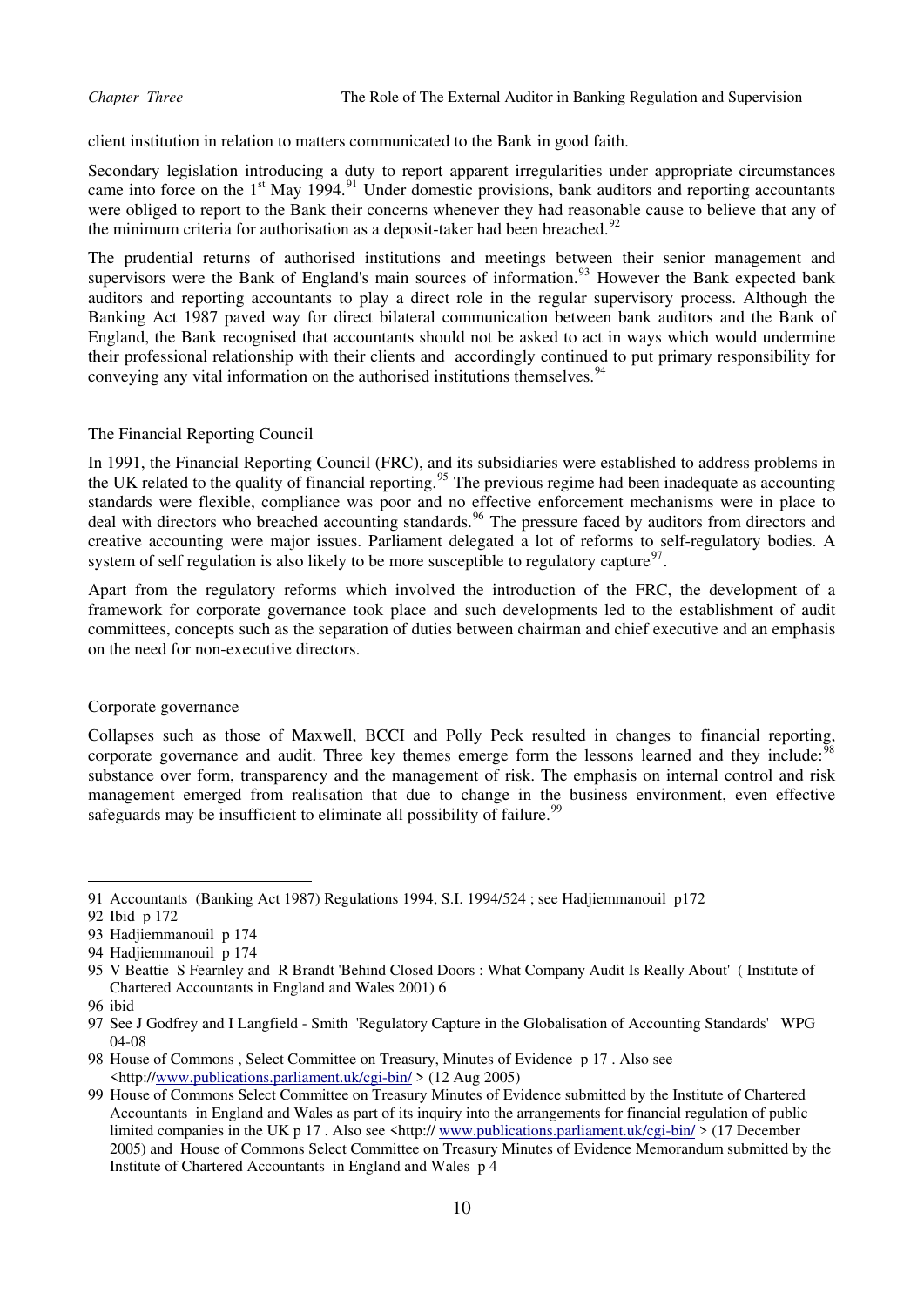The Financial Reporting Council's aim is to provide confidence on corporate reporting and governance.<sup>[100](#page-11-0)</sup> Many definitions have been suggested as to what constitutes corporate governance. Whilst Keasy and Wright<sup>[101](#page-11-1)</sup> define it as the examination of the "structures and processes associated with production,decisionmaking,control and so on within an organisation, the Cadbury Committee defined it as "the system by which companies are directed and controlled". Following financial scandals such as those of Polly Peck and BCCI, the Cadbury Committee was set up in 1991 by the Financial Reporting Council, the London stock Exchange and the accountancy profession to address the financial aspects of corporate governance.<sup>[102](#page-11-2)</sup> The two key aspects of governance are: <sup>[103](#page-11-3)</sup> Supervision and monitoring of management performance (the enterprise aspect) and ensuring accountability of management to shareholders and other stakeholders (the accountability aspect).

The Cadbury Report made important references to aspects of internal control systems in the context of all public companies.[104](#page-11-4) The Cadbury Report also highlighted that the low level of confidence in financial reporting and auditing was caused by :<sup>[105](#page-11-5)</sup> The absence of a clear framework whereby the directors reviewed the company's internal controls; the looseness of accounting standards; and pressures on auditor independence.

The report's recommendations were presented as a voluntary Code of Best Practice.<sup>[106](#page-11-6)</sup> Compliance with the code was however made compulsory by the LSE for listed companies after June 1993.<sup>[107](#page-11-7)</sup> Recommendations include:[108](#page-11-8) That board of directors include a significant number of independent, non-executive directors and that an audit committee comprising independent directors be formed; that audit committee should (i) Review financial statements before submission to the full board (ii) Ensure adequate resources for the internal audit function and co-ordination of such function with the external auditors (iii)Appoint and assess remuneration of the external auditors; that the board report on the effectiveness of internal controls and he company's going concern status and the external auditor review this report.

The Cadbury Report was the first of a series of reports to strengthen corporate governance. Other reports include : The Rutterman Report (1994) which recommended that directors disclose the key procedures that they had established to provide effective internal financial control;<sup>[109](#page-11-9)</sup> the Greenbury Report (1995) which recommended the establishment of a remuneration committee comprising non-executive directors and the publication of information on directors' remuneration and compensation in the annual report;<sup>[110](#page-11-10)</sup>; the Hampel Committee's Report (1998) which reviewed the implementation of the Cadbury Code to ensure that its

<span id="page-11-0"></span><sup>100</sup> See *FRC Annual Report 2005/2006* 

<span id="page-11-1"></span><sup>101</sup> See K Keasy and M Wright 'Issues in Corporate Accountability and Governance : An Editorial' *Accounting and Business Research* , 23 (91A) p 291

<span id="page-11-2"></span><sup>102</sup> V Beattie S Fearnley and R Brandt 'Behind Closed Doors : What Company Audit Is Really About' ( Institute of Chartered Accountants in England and Wales 2001) 27

<span id="page-11-3"></span><sup>103</sup> V Beattie S Fearnley and R Brandt 'Behind Closed Doors : What Company Audit Is Really About' ( Institute of Chartered Accountants in England and Wales 2001)26

<span id="page-11-4"></span><sup>104</sup> B Quinn ' The Bank of England and the Development of Internal Control Systems' in R Kinsella (ed) *Internal Controls in Banking* (Oak Tree Press Dublin 1995) 35

<span id="page-11-5"></span><sup>105</sup> V Beattie S Fearnley and R Brandt 'Behind Closed Doors : What Company Audit Is Really About' ( Institute of Chartered Accountants in England and Wales 2001) p 27

<span id="page-11-6"></span><sup>106</sup> ibid

<span id="page-11-7"></span>ibid

<span id="page-11-8"></span><sup>108</sup> Ibid p 27

<span id="page-11-9"></span><sup>109</sup> House of Commons Select Committee on Treasury Minutes of Evidence submitted by the Institute of Chartered Accountants in England and Wales as part of its inquiry into the arrangements for financial regulation of

<span id="page-11-10"></span>public limited companies in the UK p 8 . Also see <http:/[/www.publications.parliament.uk/cgi-bin/](http://www.publications.parliament.uk/cgi-bin/) > ( 10 Jan 2006) 110 ibid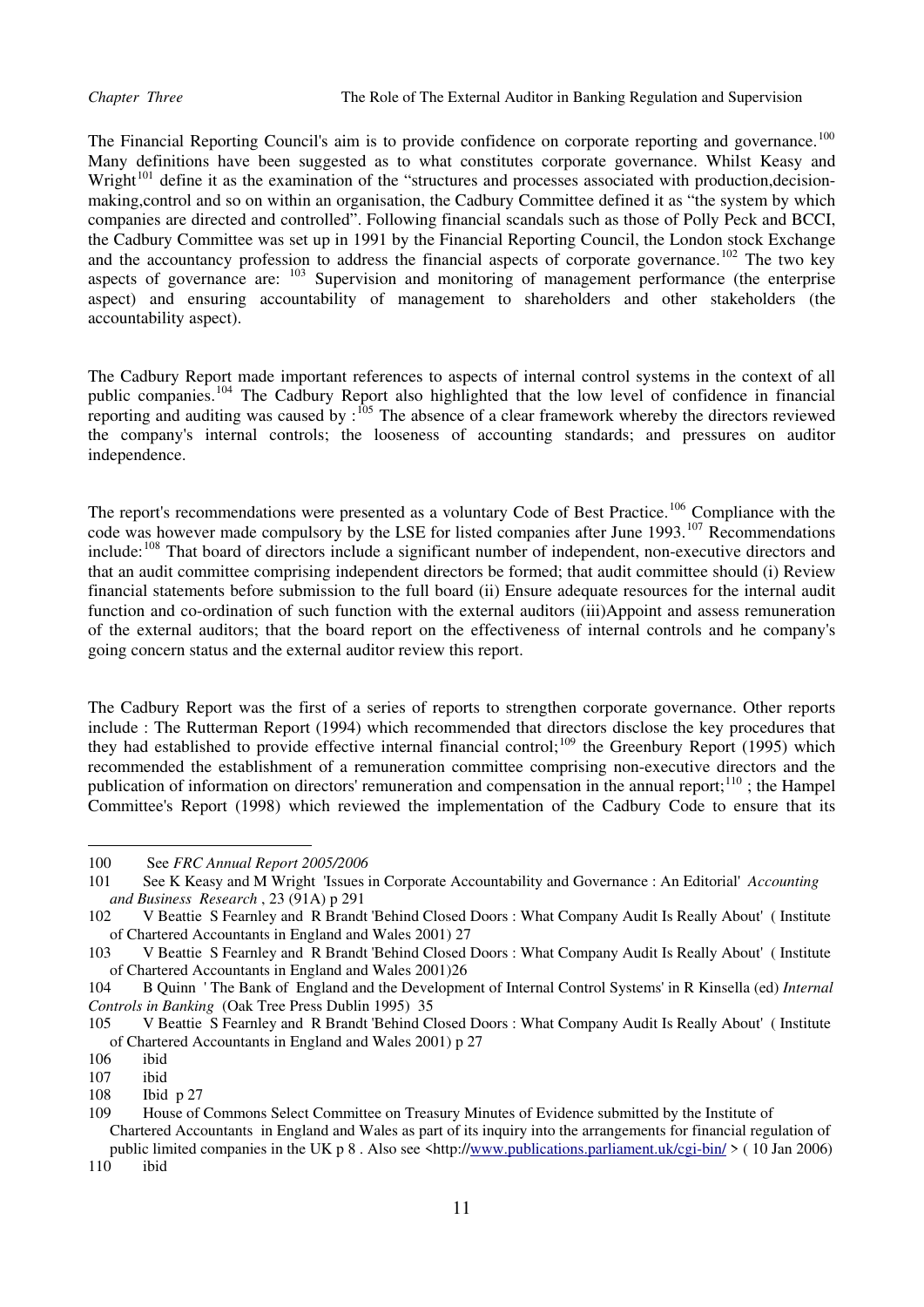original purpose was being achieved<sup>[111](#page-12-0)</sup> and the Turnbull Report which builds on corporate governance – turning it into a positive management vehicle for risk management and corporate reporting.<sup>[112](#page-12-1)</sup> The Turnbull Committee recommended a risk-based approach to establishing a sound based system of internal controls.<sup>[113](#page-12-2)</sup> The link between companies' objectives, internal control and risk management in the Turnbull Report which requires directors to examine their control of the company on a regular basis further strengthens corporate governance.<sup>[114](#page-12-3)</sup>

In October 2005, an updated version of "Internal Control: Guidance for Directors on the Combined Code " also known as the Turnbull Guidance was published and took effect for financial years beginning on or after 1 January 2006.[115](#page-12-4)

### Audit Committees

The Cadbury Report highlighted the value of audit committees as internal monitoring device supportive of good corporate governance<sup>[116](#page-12-5)</sup>. Audit committees were also seen as a mechanism to ensure that an appropriate relationship existed between the auditor and the management whose financial statements were being audited.<sup>117</sup>

Recent Pricewaterhouse survey of chief executive officers (CEOs) and audit committee chairmen of the FTSE 250 companies revealed ten characteristics that the "best" audit committees had in common.[118](#page-12-6)External auditors and audit committees have significant roles to play in ensuring directors' accountability. The Auditing Practices Board notes the potential importance of audit committees in both enhancing the value of external audit to shareholders and helping to re-inforce auditor's objectivity and commitment to high quality auditing.<sup>[119](#page-12-7)</sup> The Hampel Report also notes that audit committees form an essential safeguard of auditor independence.<sup>[120](#page-12-8)</sup>

<span id="page-12-0"></span><sup>111</sup> ibid

<span id="page-12-1"></span><sup>112</sup> House of Commons Select Committee on Treasury Minutes of Evidence; Appendix 8; Memorandum from the Chartered Institute of Public Finance and Accountancy at p 2

<span id="page-12-2"></span><sup>113</sup> House of Commons Select Committee on Treasury Minutes of Evidence submitted by the Institute of Chartered Accountants in England and Wales as part of its inquiry into the arrangements for financial regulation of public limited companies in the UK at at pg 10 . Also see <http://[www.publications.parliament.uk/cgi-bin/](http://www.publications.parliament.uk/cgi-bin/) > (12 January 2006)

<span id="page-12-3"></span><sup>114</sup> House of Commons Select Committee on Treasury Minutes of Evidence submitted by the Institute of Chartered Accountants in England and Wales as part of its inquiry into the arrangements for financial regulation of public limited companies in the UK at pg 11

 <sup>.</sup> Also see <http://w[wwww.publications.parliament.uk/cgi-bin/](http://www.publications.parliament.uk/cgi-bin/) > ( 12 January 2006)

<span id="page-12-4"></span><sup>115</sup> See *FRC Annual Report 2005/2006* p17

<span id="page-12-5"></span><sup>116</sup> V Beattie S Fearnley and R Brandt 'Behind Closed Doors : What Company Audit Is Really About' ( Institute of Chartered Accountants in England and Wales 2001) 29

<sup>117</sup> ibid

<span id="page-12-6"></span><sup>118</sup> V Beattie S Fearnley and R Brandt 'Behind Closed Doors : What Company Audit Is Really About' ( Institute of Chartered Accountants in England and Wales 2001) 29. These are as follows : That non executive directors have relevant industry experience; that there should exist at least some members with a sound grasp of current developments in financial markets; that there be openness to regular training; that there be distinct appointment policies and criteria,succession planning and membership rotation; that there be clear delineation between their role and that of the full board; that there be clear brief and strategies for setting an appropriate control culture within their organisations; that there be regular, clearly structured meetings held at least four times a year; that there exist regular flow of relevant,timely information from company executives; that at least annually, aprivate meeting between each of the external and internal audit leaders be held ; and for self-assessment procedures to exist.

<span id="page-12-7"></span><sup>119</sup> APB, 1996, Next Steps S Fearnley p 30

<span id="page-12-8"></span><sup>120</sup> See paragraph 6.9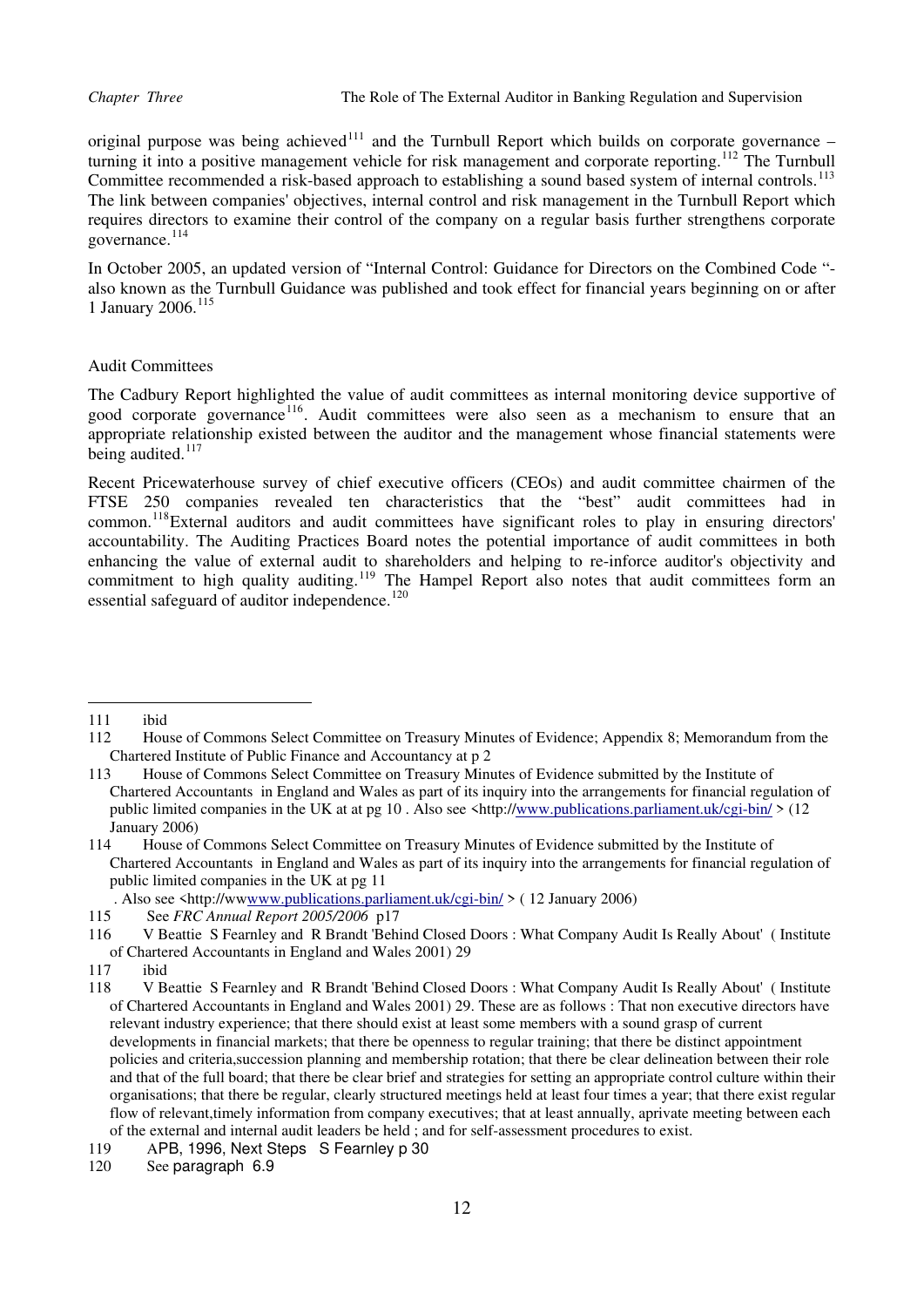Enforcement by the FSA

The FSA, in considering disciplinary action, has tried to focus on the organisation concerned as opposed to individuals.<sup>[121](#page-13-0)</sup> At the same time, considerable efforts are being made to highlight concerns which emanate from the apparent lack of management oversight.<sup>[122](#page-13-1)</sup> The difficulty in reconciling the desire of senior management to operate a compliant business and the ability of the organisation to deliver according to the standards expected by the FSA has been attributed partly to inadequate training, processes or understanding of allocated responsibilities.<sup>[123](#page-13-2)</sup>

In order for the enforcement tool to be effective, it must justify the act for which it has been imposed. As mentioned previously, the public "naming and shaming" by means of press communication. is very effective as companies will try to avoid their name and reputation from being tarnished. However, as the *Legal and General* Case has highlighted, not all regulated institutions may accept such sanctions.

Following the *Legal and General* Case, an Enforcement Process Review was set up to review the use of, approach to and decision-making process for supervisory actions and enforcement actions to address breaches of regulatory requirements and, where appropriate, to make recommendations.<sup>[124](#page-13-3)</sup> The review evaluated the lessons from the FSA's experience over the last three years under the Financial Services & Markets Act 2000 (FSMA) regime including the comments of the Tribunal in the Legal & General case but did not explore any options which would require changes to FSMA.<sup>[125](#page-13-4)</sup> The review considered the procedures followed by supervisors, enforcement staff and decision makers in considering possible breaches of statutory or regulatory requirements, and the nature and extent of the communications and interactions between them; the role and involvement of senior FSA management throughout these processes; options for making regulatory decisions based on a fair procedure by persons separate from the investigators; and the accountability of decision makers to the FSA Board.

Recommendations made to the FSA Board following the *Legal and General* Case include four key principles for the FSA's enforcement process review that have driven the Review's recommendations and these are:  $126$ That the FSA should provide: a clear view of its holistic approach to the use of enforcement; adequate safeguards and controls to help ensure balance and fairness during the investigation phase  $127$ ; transparency for those subject to enforcement action so that they are well-informed about the case they have to answer and the evidence on which it is based; and clarity as to the distinction (required by FSMA) between those who investigate a case and those who decide<sup>[128](#page-13-7)</sup>.

<span id="page-13-0"></span><sup>121</sup> R Turner 'The Interaction between FSA Enforcement Action and Compliance Culture: A Help or a Hindrance?' *Journal of Financial Regulation and Compliance* Volume 13 Number 2 2005, Henry Stewart Publications at p 144

<span id="page-13-1"></span> $\begin{array}{ccc} 122 & \text{ibid} \\ 123 & \text{ibid} \end{array}$ 

<span id="page-13-2"></span>ibid

<span id="page-13-3"></span><sup>124</sup>  $\leq$  t[http://www.fsa.gov.uk/pubs/other/enf\\_process\\_review\\_report.pdf](http://www.fsa.gov.uk/pubs/other/enf_process_review_report.pdf)> at p 65

<span id="page-13-4"></span> $\begin{array}{cc} 125 & \text{ibid} \\ 126 & \text{shtt} \end{array}$ 

<sup>126</sup> [<http://www.fsa.gov.uk/pubs/other/enf\\_process\\_review\\_report.pdf>](http://www.fsa.gov.uk/pubs/other/enf_process_review_report.pdf) pp 13 -15 (last visited 10 June 2007)

<span id="page-13-6"></span><span id="page-13-5"></span><sup>127</sup> As the FSA is a risk-based regulator, it has to focus its limited resources on those issues which are likely to have greatest impact on its statutory objectives. As a valid enforcement tool, a practical consequence of the risk based approach is that the FSA cannot, and does not, attempt to investigate every rule breach.The FSA instead, selects cases carefully, according to their seriousness and its priorities. The Review recommends no change to this approach but it is important that the FSA continues to explain how it will use enforcement to help meet its objectives and what the practical consequences of this are for firms and consumers.

To help facilitate the decision-making process functions most effectively, investigations must be of a high quality and any alleged breaches properly supported by evidence. A number of recommendations to strengthen the investigation process and one which is particularly recommended by the Review, is that before a case is referred to the decision makers, there be a thorough legal review by lawyers in the Enforcement Division who are not part of the investigation team. This is not generally current practice; ibid

<span id="page-13-7"></span><sup>128</sup> In order to operate fairly and in order to be seen as operating fairly, there must be separation between those who investigate possible rule breaches and those who decide whether the conduct in question should be sanctioned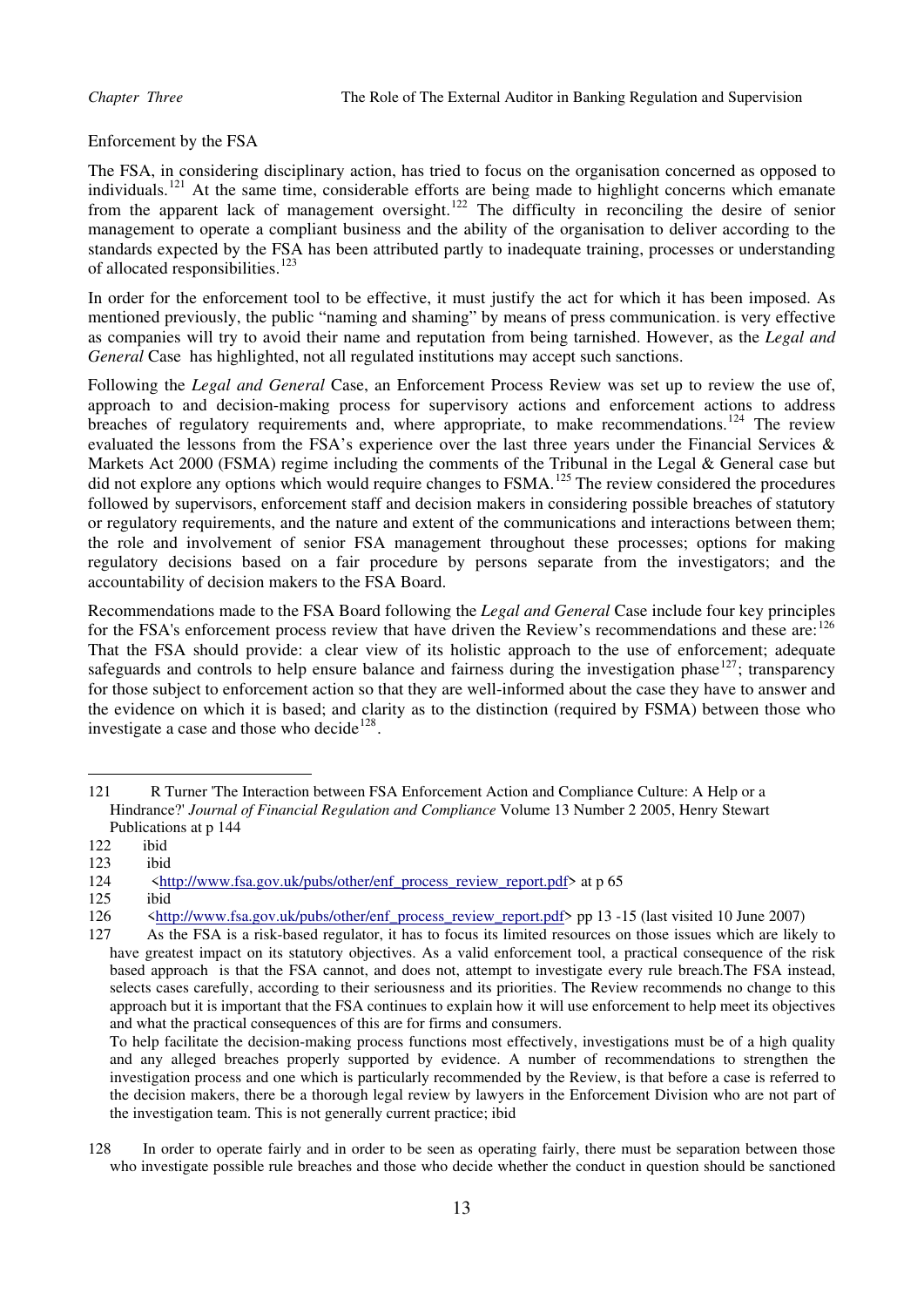Other recommendations include the fact that the FSA is to continue to promote transparency about its **riskbased approach to enforcement and the consequences flowing from it, particularly for case selection.[129](#page-14-0)** The FSA Board and the Executive are to consider at least once a year, the approach to enforcement and how this tool can be utilised to help achieve its overall objectives.<sup>[130](#page-14-1)</sup> The FSA's enforcement approach for medium-sized and smaller firms is also to be developed and communicated to complement its approaches for the larger and for the smallest firms.<sup>131</sup>

## Expected Effect of Recommendations

Greater confidence in the FSA on the part of regulated firms and individuals, encouragement of self-reporting, remedial action and co-operation will be facilitated by improved enforcement procedures.<sup>[132](#page-14-2)</sup> There is a danger that firms and individuals may react by introducing over-elaborate procedures to protect themselves from any risk of being thought to have breached an FSA requirement where there are concerns about the FSA's enforcement process in terms of case selection, conduct of the investigation or the decision-making process itself.<sup>[133](#page-14-3)</sup> The changes recommended by the Review will not only help reduce any such 'overcompliance' that may exist but consumers will also benefit in that the more judicious and well respected the enforcement process is, the more it may encourage better compliance by regulated firms and individuals without recourse to enforcement action.<sup>[134](#page-14-4)</sup>

It is anticipated that more cases will be settled earlier as a result of the Review's recommendations which consequently should reduce costs and assist consumers, both in terms of securing redress earlier and sending clear reminders to firms about the standards which the FSA expects of them.[135](#page-14-5) Where cases do proceed to the RDC, the net effect of these recommendations will be to add to the overall costs of the FSA's enforcement process hence making it lengthier.<sup>[136](#page-14-6)</sup>

### The Role of the External Auditor as an **Enforcement Tool** in the Regulatory Process.

According to statistics, the FSA uses the enforcement tool selectively and this is consistent with the fact that the FSA is not an enforcement-led regulator. Evidence also shows that the FSA has decided a majority of rule breaches by firms through supervisory tools rather than enforcement action.<sup>[137](#page-14-7)</sup> The reason for the selective use of the enforcement tool can be attributed to the fact that it is a relatively expensive tool. As well as highlighting the importance of the FSA's reliance on work carried out by external auditors and the importance of verifying such work carried out by external auditors, the Legal and General Case<sup>[138](#page-14-8)</sup> also contributed to the debate about the need for greater reliance on on-site supervision by the FSA. The case

within the FSA's enforcement process. This fundamental distinction in respect of decision-making is required by FSMA, but its terms are sufficiently wide to allow the FSA considerable flexibility as to how it achieves this. Currently, the FSA facilitates this separation by entrusting the more foundational and contentious regulatory decision making to the RDC. The RDC is a Committee of the FSA's Board, but operationally independent of it. Apart from the Review recommending that the RDC be maintained and that its membership continue to include practitioners and non-practitioners, the FSA Board is also to maintain its current policy of non intervention in, or attempting to influence, the RDC's individual decisions; ibid

- <span id="page-14-0"></span>129 ibid p 29
- <span id="page-14-1"></span>130 ibid

- 131 ibid
- <span id="page-14-2"></span>132 <[http://www.fsa.gov.uk/pubs/other/enf\\_process\\_review\\_report.pdf](http://www.fsa.gov.uk/pubs/other/enf_process_review_report.pdf)> p 63
- <span id="page-14-3"></span>133 ibid
- <span id="page-14-4"></span>ibid
- <span id="page-14-5"></span>135 ibid
- <span id="page-14-6"></span>136 ibid
- <span id="page-14-7"></span>137 ibid p 17
- <span id="page-14-8"></span>138 *Legal and General Assurance Society (L & G) v FSA*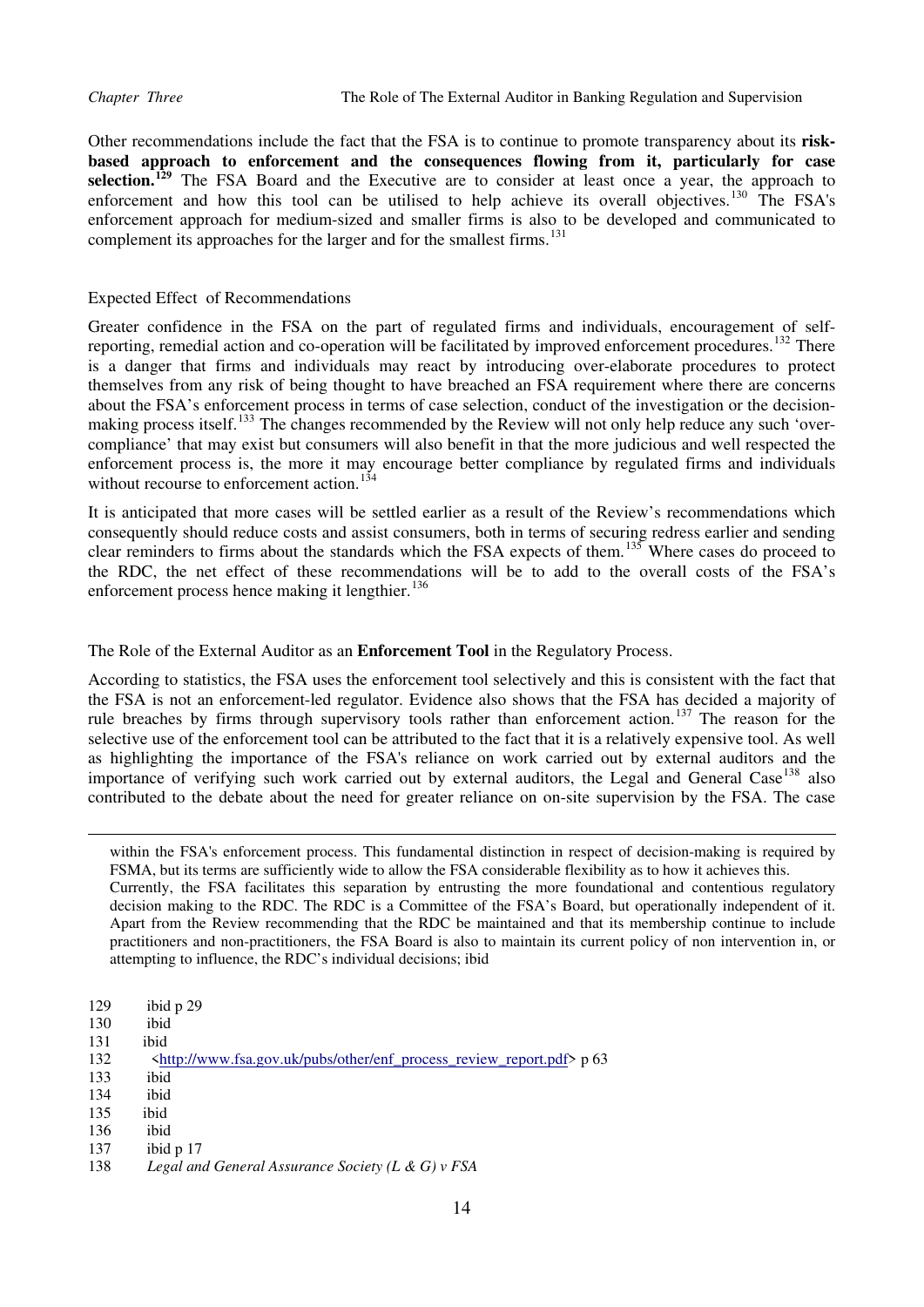highlighted that the presence of an opinion from a skilled person – in particular one who works for the regulated firm and is also paid by that firm, should merely assist in informing the FSA's decision making and should not act as a substitute to relieve the FSA from reaching its own decisions.<sup>[139](#page-15-0)</sup>

# The Reporting Accountant (Skilled Persons)

Section 166 of the Financial Services and Markets Act 2000 deals with the powers of the FSA to obtain a report by a skilled person (reporting accountant) to assist the FSA in performing its functions under FSMA 2000. Under sections 167 and 168 of the Financial Services and Markets Act 2000, the FSA also has the powers to appoint competent persons to carry out investigations. The differences between the roles of reporting accountants (now known as skilled persons) and competent persons are demonstrated by the bearer of the costs for work carried out by these persons. For work undertaken by skilled persons, the bank bears the cost directly whilst for work undertaken by competent persons, the FSA bears the cost.<sup>[140](#page-15-1)</sup> The role of the reporting accountant has become so important that it will be incorporated into the entire regulated sector.<sup>[141](#page-15-2)</sup> Even though skilled persons are usually approved by the FSA, the role is usually performed by auditors of the regulated firm.<sup>[142](#page-15-3)</sup> This raises the question of independence since both roles of auditors of the regulated firm and skilled persons employed by the FSA (reporting accountants) are distinct roles which still overlap occasionally.<sup>[143](#page-15-4)</sup>

The normal relationship between the external auditor and the audited bank needs to be safeguarded.<sup>[144](#page-15-5)</sup> If no other statutory requirements or contractual arrangements governing the external auditor's work exist, all information flows between the banking supervisor and the auditor are usually chanelled through the bank except in exceptional circumstances.<sup>[145](#page-15-6)</sup> As a result, the banking supervisor will request the bank to arrange to obtain the information it requires from the auditor and such information will be submitted to the supervisor through the bank.[146](#page-15-7) In addition, the tasks that the banking supervisor requires of the external auditor need to be within the auditor's technical and practical competence.<sup>[147](#page-15-8)</sup>

Measures have been adopted by the FSA to safeguard against possibilities of a conflict of interest between the auditors of the regulated firm who are commissioned by the FSA as skilled persons but are paid by the regulated firm. Chapter 5 of the FSA Supervision Manual provides examples of circumstances where the FSA may use skilled persons. The use of skilled person reports requires compatibility with the circumstances envisaged by s166 of FSMA and with the further guidance set out in the Supervision and Enforcement manuals.<sup>[148](#page-15-9)</sup> The FSA may nominate or approve the appointment of the auditor of a bank as a skilled person if it is cost effective to do so but also takes into account any conflicts the auditor may have in relation to the

<span id="page-15-0"></span><sup>139</sup> See 'Drawing Conclusions From Skilled Person Reports' p 37 para 5.38 <http://www.fsa.gov.uk/pubs/other/enf\_process\_review\_report.pdf>

<span id="page-15-1"></span><sup>140</sup> See J. Hitchins, M.Hogg and D.Mallett 'Banking : A Regulatory Accounting and Auditing Guide' PricewaterhouseCoopers at p 295

<span id="page-15-2"></span><sup>141</sup> D Singh 'The Role of Third Parties in Banking Regulation and Supervision' *Journal of International Banking Regulation* Volume 4 No 3 , 2003 p 9

<span id="page-15-3"></span><sup>142</sup> ibid

<span id="page-15-4"></span><sup>143</sup> ibid

<span id="page-15-5"></span><sup>144</sup> For this and other safeguards, see ' The Relationship between Banking Supervisors and Banks' External Auditors' Jan 2002 para 58 page 15, pages 15-17 [<http://www.bis.org/publ/bcbs87.pdf>](http://www.bis.org/publ/bcbs87.pdf) (last visited 11 th July 2007)

<span id="page-15-6"></span><sup>145</sup> ibid

<span id="page-15-7"></span><sup>146</sup> ibid

<span id="page-15-8"></span><sup>147</sup> Ibid para 61 page 16

<span id="page-15-9"></span><sup>148</sup> [http://www.fsa.gov.uk/pubs/other/enf\\_process\\_review\\_report.pdf](http://www.fsa.gov.uk/pubs/other/enf_process_review_report.pdf) at p 36; The SUP5.3 and ENF2.3.11 sections of the FSA Handbook set out wide range of circumstances for which a skilled person report may be suitable and the use of such a report for investigative (i.e. information gathering) purposes is, in the FSA's view, clearly contemplated both by FSMA and its own guidance; ibid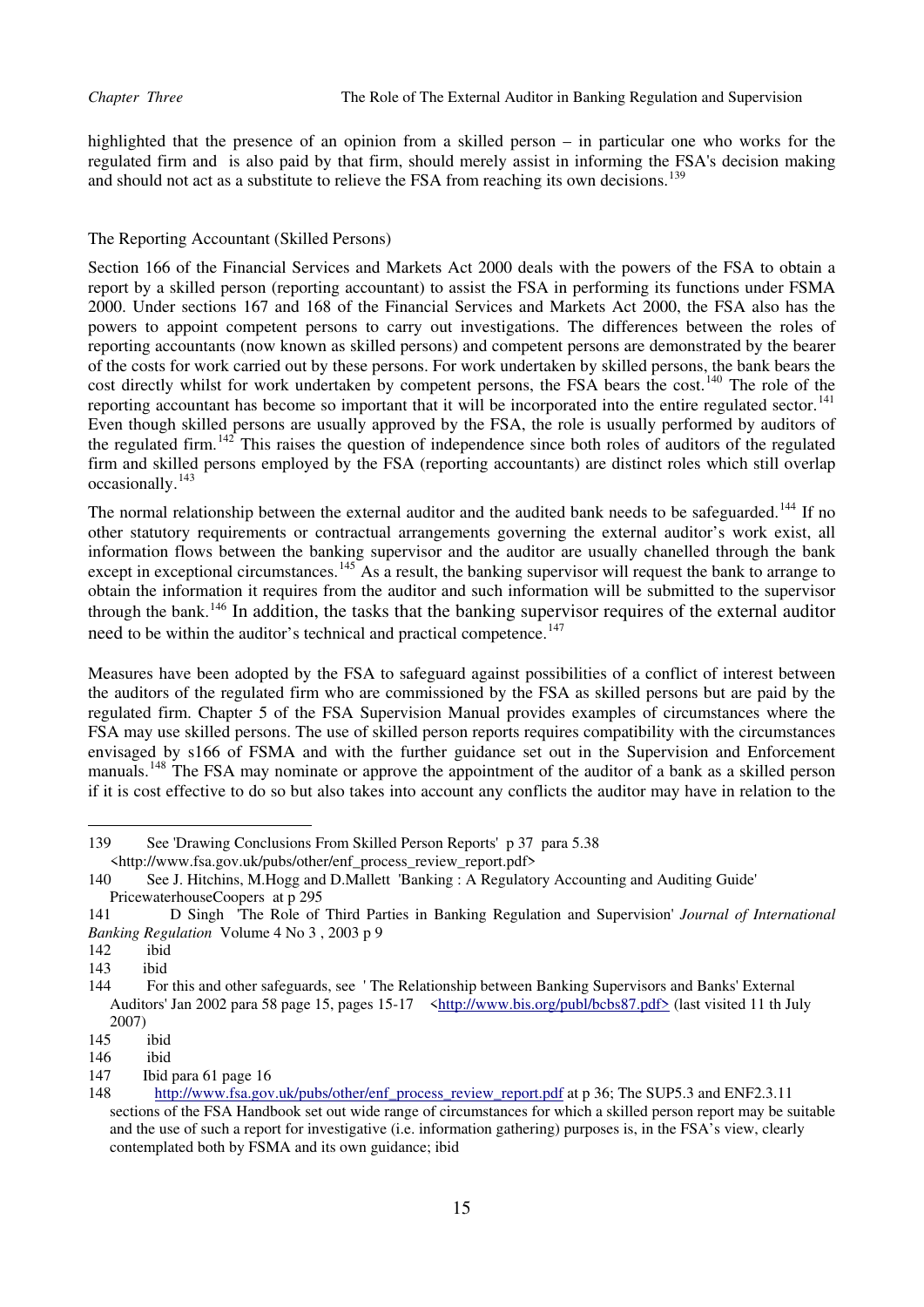matter to be reported on. There are also defined and limited circumstances in which a firm can use skilled persons.<sup>[149](#page-16-0)</sup> The increased use of on site supervision with external auditors paid for by the FSA, would however reduce the potential problems that could arise where the FSA uses auditors of regulated firms as skilled persons.

Other provisions which should assist the FSA's enforcement process include statutory powers being conferred by sections 165-169 and section 284 of the FSMA. These deal with the right of approval or removal, and the right to commission an independent audit to help the banks in ensuring that external auditors with the required experience, resources and skills are appointed to perform their duties.<sup>[150](#page-16-1)</sup>

# Recent Developments in Audit Independence and Audit Liability

A post Enron consequence is the decline in auditors' undertaking consultancy or non-audit services and an increased perception of auditor independence.<sup>[151](#page-16-2)</sup> Post Enron developments, in particular the US Sarbanes – Oxley Act meant that financial services firms with a US listing were not allowed to have their auditors undertaking consultancy work.<sup>[152](#page-16-3)</sup> Section 166 skilled persons' reports being commissioned by the FSA and if undertaken by auditors, arguably should not be classified as "consultancy".<sup>[153](#page-16-4)</sup> However if the FSA perceived a conflict of interest, it had the power to require others to be appointed.<sup>[154](#page-16-5)</sup>

The problems at Equitable Life and Independent Insurance in the UK, and the failures of Enron and others in the US with the demise of Arthur Andersen, one of the former Big Five accountancy practices has increased audit partners' awareness of risk and the consequences of making incorrect judgments.<sup>[155](#page-16-6)</sup> Directors, particularly non-executive directors are increasingly aware of the rewards and risks linked with greater responsibilities as a result of changes to the Combined Code of corporate governance following Higgs<sup>[156](#page-16-7)</sup> and Smith.<sup>[157](#page-16-8)</sup> The UK government noted these concerns and issued a consultation document on director and auditor liability.<sup>[158](#page-16-9)</sup> It can be said that unless efforts are made towards limiting liability, it could be harder or even impossible to employ the services of external auditors and non executive directors of financial services without a substantial increase in their remuneration.<sup>[159](#page-16-10)</sup> Following the publication of the Penrose Report and potential liabilities surrounding Equitable Life, the specific role of auditors is an important research area.<sup>[160](#page-16-11)</sup>

It is appropriate to use external auditors to perform direct supervisory functions in the supervisory process even where risks of conflict may exist - provided there are safeguards to protect against such risks<sup>[161](#page-16-12)</sup>. However external auditors used in this way should not also be protected by the immunity that shields

<span id="page-16-0"></span><sup>149</sup> According to chapter 5 of the Supervision Manual, the FSA stated that firms are to appoint skilled persons only for specific purposes; not to use them as a matter of routine;to use skilled persons only after having considered alternatives; to use skilled persons because of the added value to be gained due to their expertise or knowledgea and not because of resource restraints; to take into account cost implications and to use the tool in a focused and proportionate way.<br>150 See E Huenke

<span id="page-16-1"></span>See E Huepkes p 10

<span id="page-16-2"></span><sup>151</sup> P Dewing and P O Russell *The Role of Auditors, Reporting Accountants and Skilled Persons in UK Financial Services Supervision* Institute of Chartered Accountants of Scotland (2005)116

<span id="page-16-3"></span><sup>152</sup> Ibid p 116

<span id="page-16-4"></span><sup>153</sup> ibid

<span id="page-16-5"></span><sup>154</sup> ibid

<span id="page-16-6"></span><sup>155</sup> ibid

<span id="page-16-7"></span><sup>156</sup> D Higgs, *Review of the Role and Effectiveness of Non-Executive Directors* 2003 Department of Trade and Industry, London<br>157 R Smith Au

<span id="page-16-8"></span>R Smith *Audit Committees Combined Code of Governance : A Report and Proposed Guidance by an FRCappointed group* (2003) chaired by Sir Robert Smith FRC, London 158 The DTI document : DTI *Director and Audit Liability : A Cor* 

<span id="page-16-9"></span><sup>158</sup> The DTI document : DTI *Director and Audit Liability : A Consultative Document,* (2003b), London

<span id="page-16-10"></span><sup>159</sup> P Dewing and P O Russell *The Role of Auditors, Reporting Accountants and Skilled Persons in UK Financial Services Supervision* Institute of Chartered Accountants of Scotland (2005) 117

<span id="page-16-11"></span><sup>160</sup> ibid

<span id="page-16-12"></span><sup>161</sup> In particular, regulators should also play a more proactive role in the supervisory process and be involved not only in the investigations but also the whole enforcement process.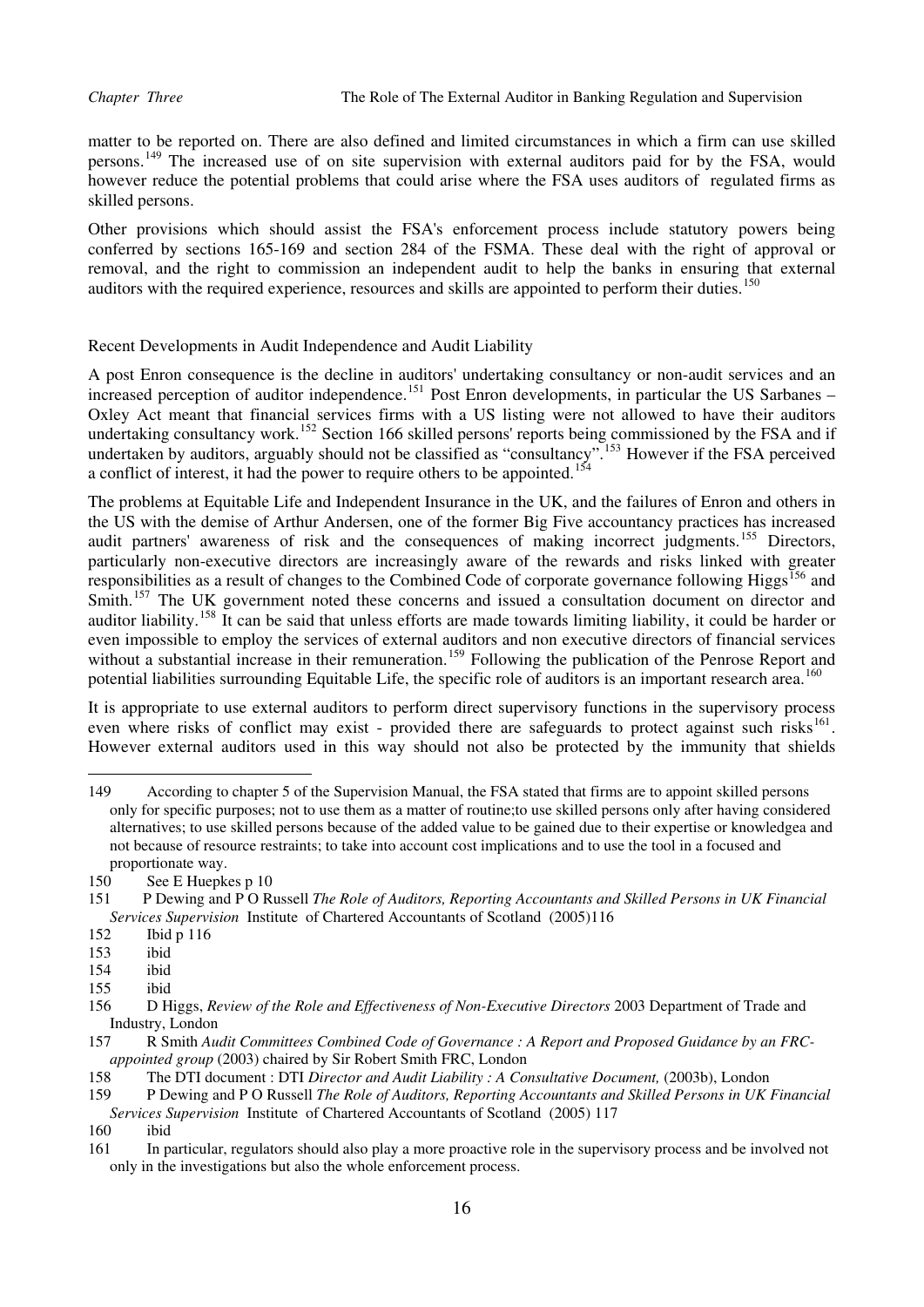regulators from tort of negligence actions. In addition, the FSA should have some form of responsibility for loss caused to depositors as a result of its negligence – as is the case in Germany and Italy.

# Audit Liability

Auditors should be held more accountable for negative consequences of their actions. Present situation of the law does not help provide an incentive for them to be accountable for their actions. <sup>[162](#page-17-0)</sup> The government has been criticised for failing to give more protection to audit stakeholders as the regulating accounting bodies often campaign to demand liability and other concessions for auditing firms.[163](#page-17-1) Prem Sikka adds that the threat of a punitive action by the DTI could create **economic** incentives for accounting firms to reflect on the consequences of their actions – as a reduction in their revenue, due to fines incurred, would make them think twice before indulging in acts with negative consequences.

In contrast, Huepkes <sup>[164](#page-17-2)</sup> argues that the threat of litigation could lead to further concentration in the auditing industry and also increase the trend towards defensive auditing – whereby audit partners tend to interprete rules prescriptively rather than exercising subjective judgement. Whilst some evidence supports the fact that concentration encourages specialisation which reduces financial misstatement risk, other findings show that having a large number of audit firms reduces the risk of a dominant firm establishing practices which could encourage low standard financial reporting.<sup>[165](#page-17-3)</sup>

The issue of further concentration in the auditing industry has also provided an interesting forum for debates relating to government intervention to bail out any of the Big Four audit firms given the potential consequences of having a Big Three. Even though Arthur Andersen was allowed to fail, many large audit firms still believe that they are "too big to fail" and it is not irrational for such firms to think so given the potential effects of having a Big Three.<sup>[166](#page-17-4)</sup> Apart from the moral hazard problem which could result from a "too big to fail" attitude, there is also the neglect of smaller institutions as a result of rescuing large organisations.[167](#page-17-5) The use of financial statement insurance (FSI) has been suggested as a means of improving the effectiveness of auditing and helping to neutralise moral hazard.[168](#page-17-6) It is also considered to be a better alternative to liability insurance.<sup>[169](#page-17-7)</sup>

# **CONCLUSION**

 $\overline{a}$ 

It is appropriate to use external auditors to carry out direct supervisory functions in the supervisory process even where risks of conflict may exist - provided there are safeguards to protect against such risks $170$ . The *Legal and General C*ase resulted not only in a review of the FSA's enforcement process, but also led to a

<span id="page-17-0"></span><sup>162</sup> See Caparo v Dickman (1990) 1 All ER 568-608; *Caparo v Dickman* highlights the fact that there are limitations to what an auditor is responsible for

<span id="page-17-1"></span><sup>&</sup>lt;sup>163</sup> See House of Commons Select Treasury Committee, Further memorandum submitted by Professor Prem Sikka 'The Institutionalisation of Audit Failures : Some Observations' at p 21

<span id="page-17-2"></span><sup>164</sup> See EHG Huepkes ' The External Auditor and the bank Supervisor : " Sherlock Holmes and Doctor Watson?" *Journal of Banking Regulation, Volume 7 No 1 / 2* 2005 at pg 10

<span id="page-17-3"></span><sup>165</sup> See Cunningham "Too Big To Fail" pg 33

<span id="page-17-4"></span><sup>166</sup> Arthur Andersen's demise and KPMG's survival has also encouraged many large audit firms to believe that they are too big to fail. Such belief can present moral hazard even if shared by few members of the audit engagement team. Another concern is that Arthur Andersen's exit and KPMG's survival may be doing more to impair audit quality than Sarbanes Oxley is doing to improve it. For more on this, See Cunningham "Too Big To Fail" pp 36-38<br>167 ibid

ibid

<span id="page-17-6"></span><span id="page-17-5"></span><sup>168</sup> Ibid p 58; At first it was suggested that Financial Statement Insurance (FSI) be made a voluntary rather mandatory component of US federal securities regulation.

<span id="page-17-7"></span><sup>169</sup> Ibid p 59

<span id="page-17-8"></span><sup>170</sup> In particular, regulators should also play a more proactive role in the supervisory process and be involved not only in the investigations but also the whole enforcement process.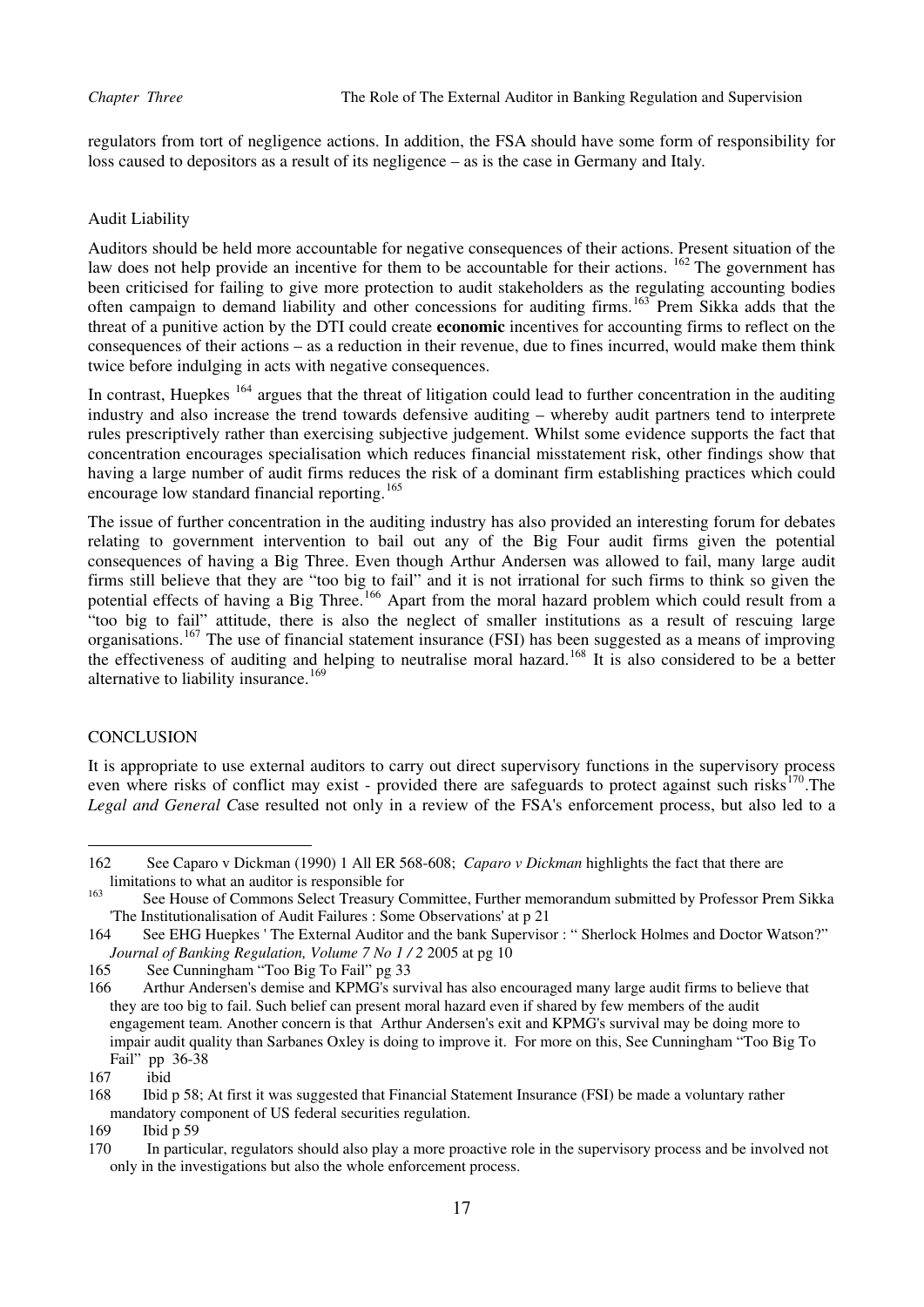realisation that the FSA needed to perform a more proactive role in verifying the external auditor's work. The regulator should not rely solely on the work of the external auditor but should also be involved in the investigative processes and on-site examinations. This would help safeguard against the risks of using external auditors as direct supervisors in a system of indirect supervision by regulators, that is, using external auditors as intermediaries in the supervision process. Supervisors should have measures of validating the information they receive either through on-site inspections or the use of external auditors. On-site work, whether done by the banking supervisor's own staff or commissioned by the supervisor but undertaken by external auditors, is designed to provide independent verification of whether an adequate internal control system, meeting the specific criteria the supervisor mandates, exists at individual banks and whether the information provided by banks is reliable. $171$ 

Debates still persist, not only in relation to the actual threats to the auditor's independence but also in relation to the safeguards which exist to protect against such threats. The provision of non audit services by the external auditor has always been a subject of debate. Following the collapse of Enron, many argued that the provision of non-audit services (consultancy services) by Arthur Andersen had caused Enron's problems. However reports showed that off-balance sheet instruments had created the problems.

Debates revolving round mandatory rotation also proves that mandatory rotation of auditors may be detrimental. A cost benefit analysis of mandatory rotation of auditors is necessary before deciding on whether or not to implement it.. There is also the question of how much familiarity the external auditor is expected to have before being deemed as having too much familiarity with the firm he audits. Instead of rotating audit partners of firm (since the knowledge acquired from a firm by an auditor is valuable), why not rotate financial directors or company executives that deal with audit engagement partners/ external auditors? Companies should have a policy of rotating their finance directors or persons in contact with auditors after a certain period of time. In addition, since cost of acquiring a new external auditor is highest in the first year of engagement, techniques could be employed to help enable the auditor acquire knowledge of the business at a quicker pace. These techniques could include training sessions organised by the company via a company trained employee to help the external auditor improve his knowledge about that company. These sessions should not be costly – in comparison to the alternative of a previous auditor who could help train the newly engaged external auditor during the first year of his audit work. Here the issue relates to cost and who is able to educate the newly appointed auditor at the cheapest and most efficient available means. An external auditor with a high level of integrity would also perform as well in one company where he spent only five years as in another company where he spent twenty years. This due to the fact that he would not allow his sense of integrity to be compromised as a result of additional services or any other factors which would compromise his independence. In such a case, it could be argued that mandatory rotation would be a wasteful exercise.

The past few years have seen a growing trend towards the focus on audit liability.<sup>[172](#page-18-1)</sup> This is not to imply that

<span id="page-18-0"></span> $\overline{a}$ 171 ' The Relationship between Banking Supervisors and Banks' External Auditors' Jan 2002 para 41 , page 10 see <[http://www.bis.org/publ/bcbs87.pdf>](http://www.bis.org/publ/bcbs87.pdf) (last visited 11 th July 2007)

<span id="page-18-1"></span><sup>172</sup> See News reporters 'The year that was 2005 ' *Accountancy Age* ( 15 December 2005); P. Grant ' Bill could mean jail for innocent auditors' *Accountancy Age* (2 June 2005) ; P. Grant 'Auditors' liability wishes in company law bill' *Accountancy Age* ( 17 March 2005) ; P. Grant 'Auditors to get proportionate liability' *Accountancy Age* ( 18 July 2005) ; P. Grant 'A bit of a liability' *Accountancy Age* (28 July 2005) ; P. Grant 'Investors fear liability cap by the back door ' *Accountancy Age* ( 28 July 2005) ; S. Perrin 'Duty Bound' *Financial Director* (24 November 2005); P. Grant 'Reform means audit fees should fall : minister' *Accountancy Age* ( 11 November 2005) ; P . Grant 'Watchdog urged to lead on liability' *Accountancy Age* ( 25 August 2005)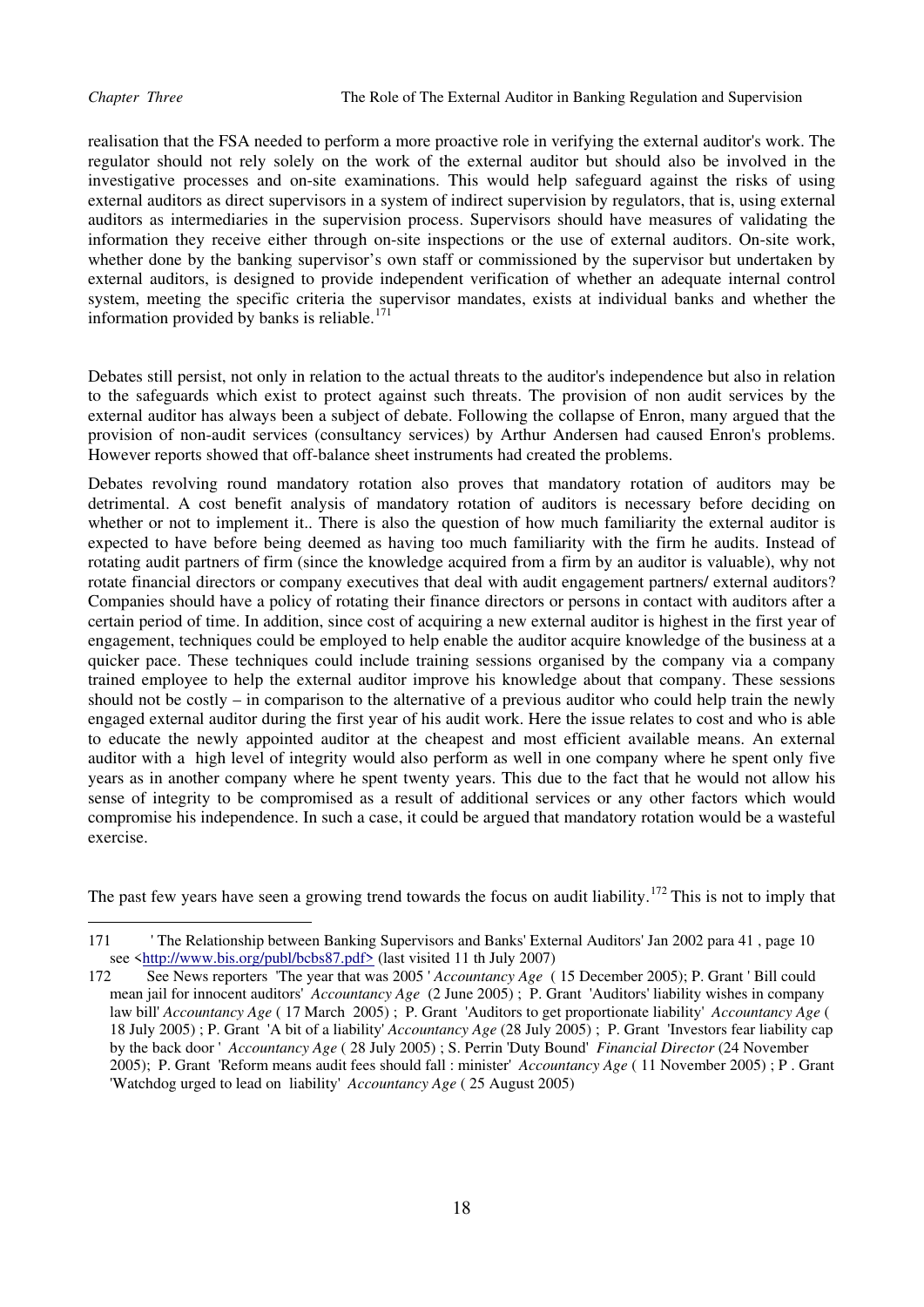audit independence has lost its importance or is less important than audit liability. A lot of work and improvements on audit independence have been carried out over the years and there should be an ongoing process of review and further efforts aimed at improvement. However, there has also been a realisation that more work is needed in the area of audit liability. Unless there are punitive measures to deter an auditor or audit firm from the negative consequences of its actions, efforts by the Sarbanes Oxley Act and other various legislation to improve audit quality may be in vain. The creation of an audit firm similar in size to that of the Big Four, through the conversion of a large medium sized audit firm and aided by governmental funds could help create an alternative situation similar to that which existed when the Big Five were still in operation. This would also send signals to the Big Four that they are not too big too fail and that an alternative replacement firm could be set up should one of the Big Four fail to comply with audit requirements.

### **BIBLIOGRAPHY**

Auditing Practices Board, Ethical Statements on Integrity, Objectivity and Independence Ethical Standards 1 and 5

Beattie V and Fearnley S (2005) 'Auditor Independence and Non Audit Services'

Beattie V, Fearnley S and Brandt R (2001) Behind Closed Doors: What Company Audit is Really About, Institute of Chartered Accountants in England and Wales

Blair M and Walker G (2006) Financial Services Law, Oxford University Press

*Caparo v Dickman (1990) 1 All ER 568-608* 

Cunningham L (2006) 'Too Big to Fail: Moral Hazard in Auditing and the Need to Restructure the Industry Before it Unravels' Boston College Law School Faculty Papers, Paper 165

Dewing P and Russell PO (2005) The Role of Auditors, Reporting Accountants and Skilled Persons in UK Financial Services Supervision, Institute of Chartered Accountants Scotland

Fearnley S (1996) 'Next Steps' Auditing Practices Board

Godfrey J and Langfield Smith I (2005) 'Regulatory Capture in the Globalisation of Accounting Standards' Volume 37 No 11

Hadjiemmanouil C (1995) Banking Regulation and the Bank of England, Lloyds of London Press

Higgs D (2003) Review of the Role and Effectiveness of Non-Executive Directors, Department of Trade and Industry, London

Hitchins J, Hogg m and Mallett D (2001) Banking: A Regulatory Accounting and Auditing Guide, Institute of Chartered Accountants

Huepkes E (2005) 'The External Auditor and the Bank Supervisor: Sherlock Holmes and Doctor Watson?' Journal of Banking Regulation Volume 7 No1/2

*Legal and General Assurance Society (L&G) v FSA* 

Keasy K and Wright M (1993) 'Issues in Corporate Accountability and Governance: An Editorial' Accounting and Business Research

Mogg JF (1995) The Bank of England and the Development of Internal Control Systems in R Kinsella (ed) Internal Controls in Banking, Oak Tree Press Dublin

Quinn B (1995) The Bank of England and the Development of Internal Control Systems in R Kinsella (ed) Internal Controls in Banking, Oak Tree Press Dublin